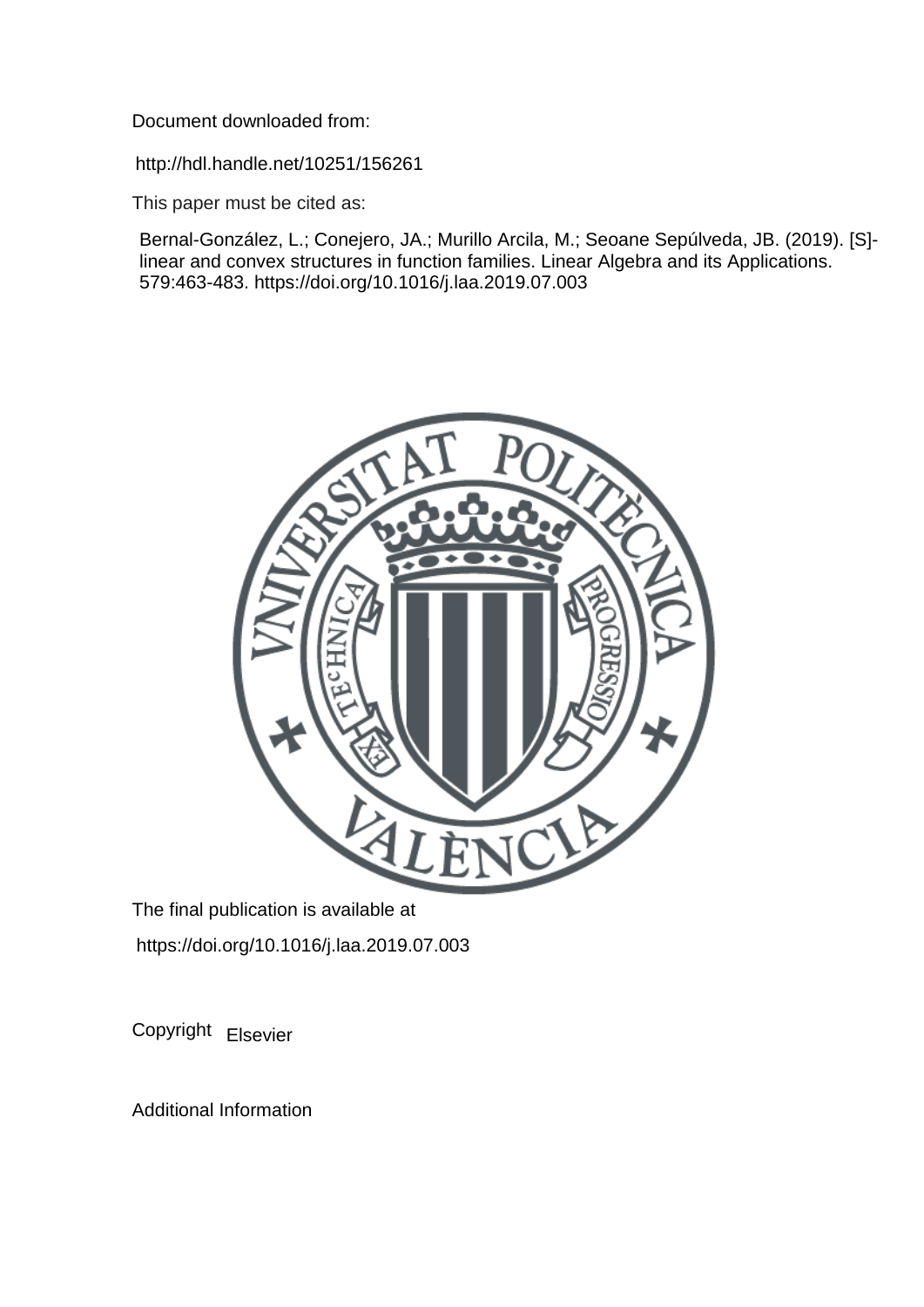# [S]-LINEAR AND CONVEX STRUCTURES IN FUNCTION FAMILIES

### L. BERNAL-GONZÁLEZ, J.A. CONEJERO, M. MURILLO-ARCILA, AND J.B. SEOANE-SEPÚLVEDA

ABSTRACT. In this paper, the notion of  $[\mathcal{S}]$ -lineability (originally coined by Vladimir I. Gurariy) is introduced and developed in a general abstract setting. This new notion is, then, applied to specific situations, as for instance, classes of differentiable nowhere monotone functions as well as families of vectors having dense orbit with respect to an operator. Large convex structures are also shown to exist inside the family of topologically mixing continuous selfmaps of a real compact interval.

### 1. Preliminaries and notation

Throughout this manuscript, we will be concerned with the search for large algebraic structures inside subsets of certain topological vector spaces satisfying special properties. This enters the modern theory of lineability, whose basic concepts and results can be found in the book [2] (see, also,  $[3, 6, 7, 13, 14, 16, 17, 23, 36, 39]$ . The one result that, most likely, inspired the introduction of this theory was perhaps that of Levine and Milman [30] from 1940 (and that we shall mention later on in this manuscript) that states that the subset of  $\mathcal{C}[0,1]$  of all functions of bounded variation does not contain an infinite dimensional closed subspace. Later, in 1966, Gurariy showed an analogue of this previous result  $([27])$ , namely he showed that the set of everywhere differentiable functions on  $[0, 1]$  does not contain, either, an infinite dimensional closed subspace. This battery of negative results, among others, motivated the introduction of the notion of lineability in 2005 [5].

In this paper, we shall develop –mainly in the context of function spaces– two new notions, namely, [S]-lineability and convex lineability, see below.

The following terminology of lineable and spaceable was first introduced by V.I. Gurariy in [5] and, later, in [22, 28]. To avoid trivial or undesirable situations, we shall assume along this paper that a vector space  $X$  never collapses to {0} and that a topological vector space is always Hausdorff. A subset M of a vector space X is said to be *lineable* if  $M \cup \{0\}$  contains an infinite dimensional vector space. If  $X$  is, in addition, a topological vector space, then M is called *spaceable* if  $M \cup \{0\}$  contains a closed infinite

<sup>2010</sup> Mathematics Subject Classification. 15A03, 26A48, 46A45, 46E10, 47A16.

Key words and phrases. lineability, spaceability, convexity, hypercyclic operator, Köthe space, mixing map.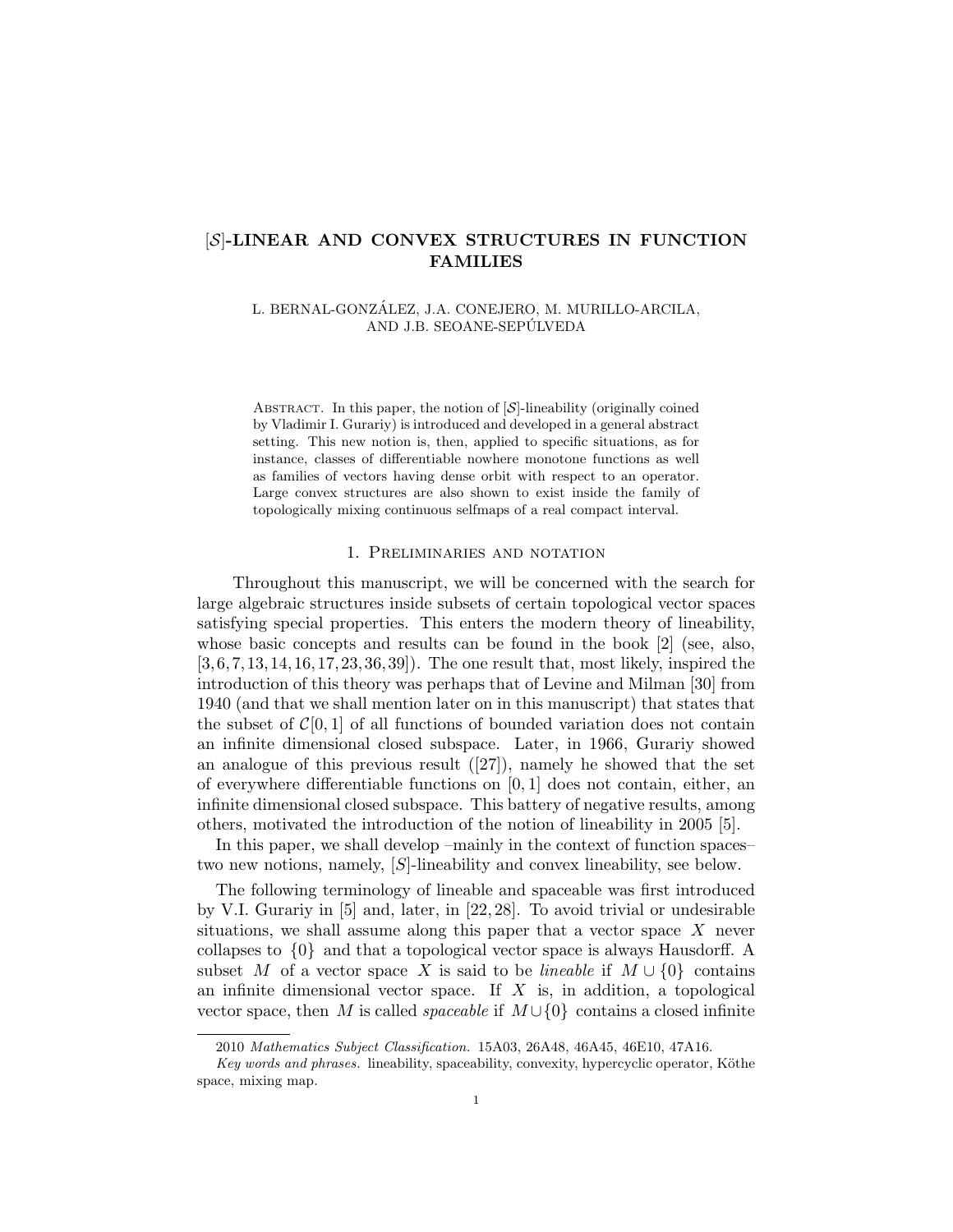dimensional vector subspace. As introduced in  $[4]$ , M is called *dense-lineable* if M ∪ {0} contains a dense vector subspace. Trivially, spaceability implies lineability and, if  $X$  is infinite-dimensional, then dense-lineability implies lineability too.

Gurariy also coined the concept contained in the next definition. As usual, we will denote by N, N<sub>0</sub>, R, C,  $C(\mathbb{R})$ ,  $\omega$ , respectively, the set of natural numbers, the set  $\mathbb{N} \cup \{0\}$ , the real line, the complex plane, the space of continuous functions  $\mathbb{R} \to \mathbb{R}$ , and the space of scalar sequences  $\mathbb{K}^{\mathbb{N}}$ , where  $\mathbb{K} = \mathbb{R}$  or  $\mathbb{C}$ .

### Definition 1.1. (V.I. Gurariy, 2004)

Assume that X is a topological vector space, M is a subset of  $X, \mathcal{S}$  is a vector subspace of  $\omega$ , and  $(u_n)_n$  is a linearly independent sequence in X. Then we say that  $M$  is:

- $[(u_n)_n, S]$ -lineable if, for every sequence  $(c_n)_n \in S$ , the series  $\sum_{n=1}^{\infty} c_n u_n$  converges in X to a vector of  $M \cup \{0\}.$
- [S]-lineable in X if it is  $[(u_n)_n, S]$ -lineable for some linearly independent sequence  $\{u_n\}_{n\in\mathbb{N}}\subset X$ .

As far as we know, the notion of [S]-lineability was never developed in the related literature. This work would be the first time in which it appears.

As usual, we denote by  $\text{conv}(A)$  the convex hull of a subset A of a vector space  $X$ , that is,

$$
conv(A) = \left\{ \sum_{i=1}^{n} \lambda_i x_i : x_i \in A, \lambda_i \in [0,1], \sum_{i=1}^{n} \lambda_i = 1, n \in \mathbb{N} \right\}.
$$

We introduce here the following concept.

**Definition 1.2.** Let  $M$  be a subset of a vector space  $X$ . Then  $M$  is said to be convex lineable if there exists an infinite linearly independent subset  $A \subset X$  such that conv $(A) \subset M$ .

Note that demanding conv $(A) \subset M \cup \{0\}$  instead of conv $(A) \subset M$  in the last definition would be superfluous, because 0 is never a convex linear combination of linearly independent vectors. Plainly, lineability implies convex lineability, but the converse is false. For instance, consider the basic sequence  ${e_n}_{n\in\mathbb{N}}$  in  $\omega$ , where  $e_n = (0, 0, \ldots, 0, 1, 0, 0, \ldots)$  (with the 1 at the nth place). Trivially, the set  $M := \text{conv}(\{e_n\}_{n \in \mathbb{N}})$  is convex lineable but not lineable.

The aim of this paper is threefold. Specifically, in Section 2 the concept of [S]-lineability will be developed into a general context, mainly in the line of its relationship with other kinds of lineability. As concrete examples, in Sections 3 and 4 we intend to study the existence of  $[S]$ -lineability in two concrete families of vectors of certain topological vector spaces: the set of hypercyclic vectors for an operator and the set of differentiable nowhere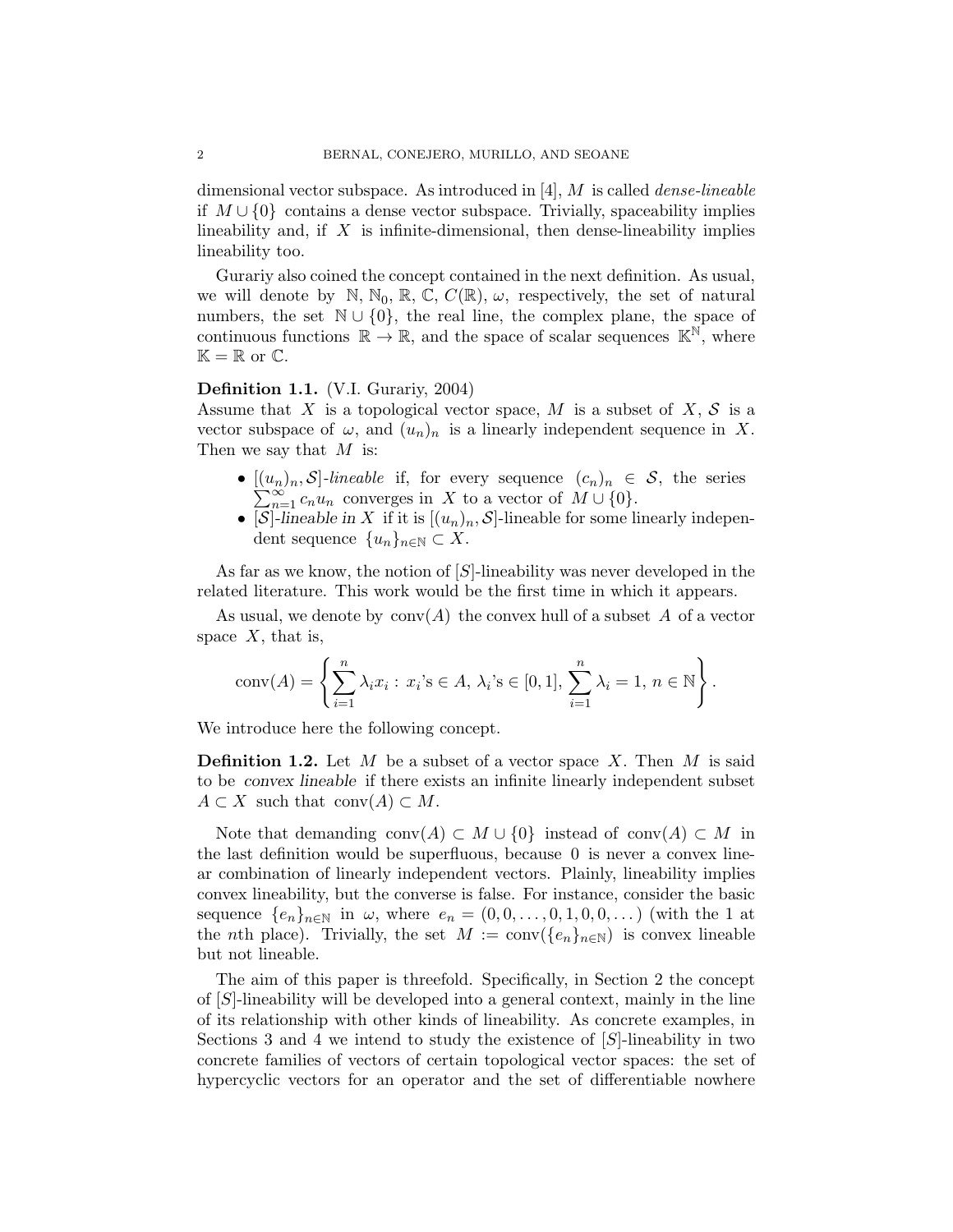monotone real functions, respectively. Finally, in Section 5, convex lineability will be analyzed inside the set of topologically mixing continuous maps on a compact interval.

## 2. PROPERTIES OF  $[S]$ -LINEABILITY

Unless otherwise specified, throughout this section  $X$  will represent a given topological vector space.

We start with the following trivial assertions, in which the notation of Definition 1.1 is used:

- If  $M \subset X$  is  $[\mathcal{S}_1]$ -lineable in X and  $\mathcal{S}_1 \supset \mathcal{S}_2$ , then M is  $[\mathcal{S}_2]$ -lineable. In particular, if M is  $\omega$ -lineable in X then it is also [S]-lineable for any vector space  $S$  of scalar sequences.
- A subset M of X is lineable if and only if it is  $[c_{00}]$ -lineable, where  $c_{00}$  stands for the space of all eventually zero sequences.

An initial natural question is whether in Definition 1.1 the linearly independent sequence  $\{u_n\}_{n\in\mathbb{N}}$  can be found in the set M itself. An elementary answer is given by the following proposition.

**Proposition 2.1.** Let S be a vector subspace of  $\omega$  such that  $S \supseteq c_{00}$ . Assume that M is an  $[\mathcal{S}]$ -lineable subset of X. Then there is a linearly independent sequence  $\{u_n\}_{n\in\mathbb{N}}\subset M$  such that, for every sequence  $(c_n)_n \in$ S, the series  $\sum_{n=1}^{\infty} c_n u_n$  converges in X to a vector of  $M \cup \{0\}$ .

Proof. From the assumption, there is a linearly independent sequence  ${u_n}_{n\in\mathbb{N}}\subset X$  satisfying the property in the conclusion. Fix  $N\in\mathbb{N}$  and consider the Nth basic vector  $(c_n)_n = e_N$ , that belongs to  $c_{00}$ , so to S. It follows that  $\sum_{n=1}^{\infty} c_n u_n$  converges in X to a vector of  $M \cup \{0\}$ . But  $\sum_{n=1}^{\infty} c_n u_n = u_N$  and  $u_N \neq 0$ , so  $u_N \in M$ . Since this holds for all  $N \in \mathbb{N}$ , the conclusion follows.

Remark 2.2. With a similar argument it can be proved that the conclusion of the last proposition holds just by demanding  $S \supset c_{00k}$  for some  $k \in \mathbb{N}$ , where  $c_{00k} = \{x = (x_n)_n \in c_{00} : x_1 = \cdots = x_k = 0\}$ . Moreover, we have in fact that a subset  $M \subset X$  is lineable if and only if it is  $[c_{00k}]$ -lineable for some  $k \in \mathbb{N}$ . However, it is not at all apparent that a subset is lineable as soon as it is [S]-lineable for some infinite dimensional space  $S \subset \omega$ . The next elementary proposition furnishes a sufficient condition in that line.

Recall that a sequence  $(u_n)_n$  of a metrizable topological vector space X is said to be *basic* whenever every  $u \in \overline{\text{span}}\{u_n : n \in \mathbb{N}\}\,$ , the closed linear  $\sum_{n=1}^{\infty} c_n u_n$ . It is easy to see that a basic sequence is a linearly independent span of the  $u_n$ 's, can be uniquely represented as a convergent series  $u =$ set.

**Proposition 2.3.** Assume that  $(u_n)_n$  is a basic sequence in X, where X is metrizable, and that M is a  $[(u_n)_n, S]$ -lineable subset of X, where S is an infinite dimensional vector subspace of  $\omega$ . Then M is lineable.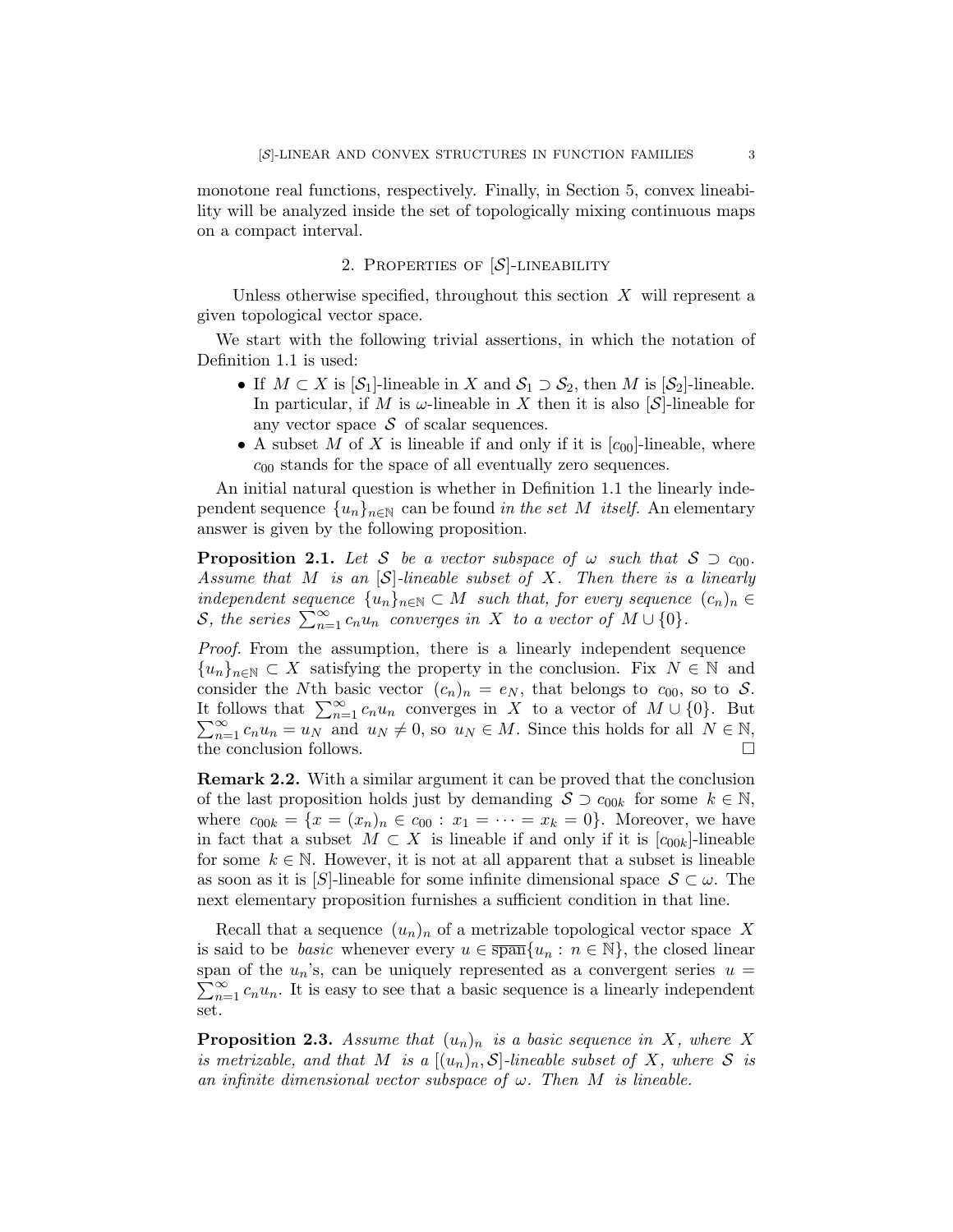*Proof.* Since  $(u_n)_n$  is a basic sequence, S is infinite dimensional and the mapping

$$
\Phi : (c_n)_n \in \mathcal{S} \longmapsto \sum_{n=1}^{\infty} c_n u_n \in X
$$

is linear and one-to-one. Therefore  $\dim(\Phi(\mathcal{S})) = \dim(\mathcal{S}) = \infty$ . But  $\Phi(\mathcal{S}) \subset$  $M \cup \{0\}$ , so M is lineable.

Trivially, the space  $X := \omega$  (endowed with the product topology) is  $\omega$ lineable in itself, so  $[\mathcal{S}]$ -lineable for all S. It is well known that  $\omega$  does not support a continuous norm. The following proposition shows that the last maximality property "[ $S$ ]-lineable for all  $S$ " does not hold if X supports a continuous norm.

Proposition 2.4. Suppose that X supports a continuous norm and that  $M \subset X$ . Then M is not  $\omega$ -lineable in X. In particular, no normable space is  $\omega$ -lineable in itself.

*Proof.* It is enough to prove that X cannot be  $\omega$ -lineable in itself. For this, it suffices to exhibit, for a prescribed linear independent sequence  $\{u_n\}_{n\in\mathbb{N}}\subset$ X, a vector  $(c_n)_n \in \omega$  such that the series  $\sum_{n=1}^{\infty} c_n u_n$  does not converge in X. Let  $\|\cdot\|$  be a continuous norm on X. Since  $u_n \neq 0$ , we get  $\|u_n\| > 0$ for all  $n \in \mathbb{N}$ . Define  $c_n := ||u_n||^{-1}$ . Then  $\sum_{n=1}^{\infty} c_n u_n$  does not converge in X because, otherwise, it would converge in  $\|\cdot\|$ , and so  $\|c_nu_n\| \to 0$  as  $n \to \infty$ , which is absurd because  $||c_n u_n|| = 1$  for all  $n \in \mathbb{N}$ .

We remark that the last proposition provides us with examples of sets that are dense-lineable or spaceable but not  $\omega$ -lineable.

If G is a domain of the complex plane, that is, a nonempty connected open subset of  $\mathbb C$ , then  $H(G)$  will denote, as usual, the space of all holomorphic functions  $G \to \mathbb{C}$ , endowed with the topology of uniform convergence on compacta (in the special case  $G = \mathbb{C}$ , we obtain the space  $H(\mathbb{C})$  of entire functions). Under this topology,  $H(G)$  becomes a Fréchet space, that is, a complete metrizable locally convex topological vector space. Also the spaces of differentiable functions  $C^k(\mathbb{R})$  up to order  $k$   $(k \in \mathbb{N}_0 \cup \{\infty\})$  are Fréchet spaces under the topology of uniform convergence on compacta in  $\mathbb R$  for functions and their derivatives up to order k. The space  $H(G)$  supports a continuous norm (indeed, take  $||f|| := \sup_K |f|$ , where  $K \subset G$  is any compact set with nonempty interior). Hence  $H(G)$  is not  $\omega$ -lineable in itself by Proposition 2.4. However, no space  $C^k(\mathbb{R})$  (as  $\omega$ ) supports a continuous norm. Nevertheless, every  $C^k(\mathbb{R})$  contains a topologically isomorphic copy of  $\omega$ ; indeed, fix a sequence of nonzero functions  $\{\varphi_n\}_{n\in\mathbb{N}}\subset C^{\infty}(\mathbb{R})$  such that the support of each  $\varphi_n$  is contained in  $[n, n+1]$ ; then, for all k, the mapping

$$
(c_n)_n \in \omega \longmapsto \sum_{n=1}^{\infty} c_n \varphi_n \in C^k(\mathbb{R})
$$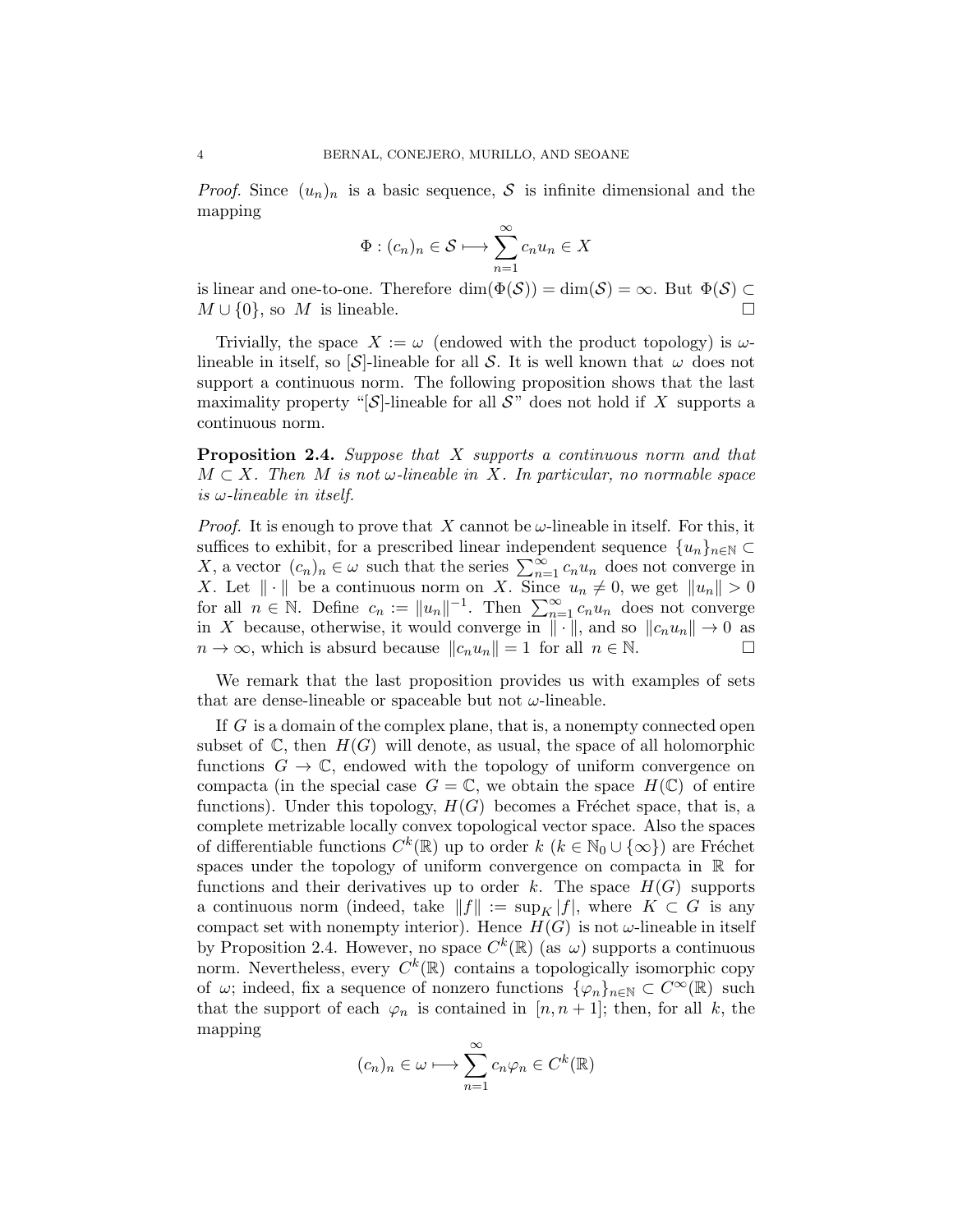is well-defined, linear, one-to-one and continuous. Thus, every  $C^k(\mathbb{R})$  is  $\omega$ -lineable.

An important class of vector subspaces of  $\omega$  is that of Köthe echelon spaces (see, e.g., [33, Chapter 27]). Let  $A = (a_{j,k})_{j,k>1}$  be an infinite matrix such that, for any  $j, k \geq 1$ , we have  $0 < a_{j,k} \leq a_{j+1,k}$ . The Köthe echelon spaces  $\lambda^p(A)$  with  $1 \leq p < \infty$  and  $c_0(A)$  are defined by

$$
\lambda^{p}(A) = \Big\{ (c_k)_k \in \omega : \sum_{k=1}^{\infty} |c_k a_{j,k}|^p < \infty \text{ for all } j \in \mathbb{N} \Big\},\
$$
  

$$
c_0(A) = \Big\{ (c_k)_k \in \omega : \lim_{k \to \infty} c_k a_{j,k} = 0 \text{ for all } j \in \mathbb{N} \Big\}.
$$

For instance, the sequence spaces  $\ell_p := \{(c_k)_k \in \omega : \sum_{k=1}^{\infty} |c_k|^p < \infty \},\$  $c_0 = \{(c_k)_k \in \omega : \lim_{k \to \infty} c_k = 0\}$  are, respectively,  $\lambda^p(A)$  and  $c_0(A)$  with  $a_{j,k} = 1$  for all j, k. Moreover, the space  $H(\mathbb{C})$  of entire functions can be seen as  $\lambda^1(A)$  with  $a_{j,k} = j^k$ , while the space s of rapidly decreasing sequences may be identified with  $\lambda^1(A)$ , where  $a_{j,k} = k^j$ .

The following theorem links spaceability to  $\mathcal{S}$ -lineability when S is a Köthe space.

**Theorem 2.5.** Assume that  $M \subset X$ . We have:

- (a) If M is  $[\mathcal{S}_0]$ -lineable in X for some Köthe echelon space  $\mathcal{S}_0$ , then it is  $[\mathcal{S}]$ -lineable in X for every Köthe space S.
- (b) If X is a Fréchet space supporting a continuous norm and M is spaceable in X, then it is  $[\mathcal{S}]$ -lineable in X for every Köthe echelon space S.

*Proof.* (a) We are assuming that M is  $[\mathcal{S}_0]$ -lineable in X for some Köthe space  $S_0 = \lambda^p(A)$  or  $c_0(A)$ , where  $p \in [1, \infty)$ . Our aim is to prove that M is also [S]-lineable in X for any other Köthe space  $S = \lambda^p(B)$  or  $c_0(B)$ . Since  $\lambda^p(C) \subset c_0(C)$  for every Köthe matrix C and every  $p \in [1,\infty)$ , we can assume without loss of generality that  $S_0 = \lambda^p(A)$  and  $S = c_0(B)$ . Let  $A = (a_{j,k})_{j,k \geq 1}$  and  $B = (b_{j,k})_{j,k \geq 1}$ . From the hypothesis, there is a linearly independent sequence  $\{u_n\}_{n\in\mathbb{N}}\subset X$  such that, for every sequence  $(c_n)_n \in \omega$  satisfying

$$
\sum_{k=1}^{\infty} |c_k a_{j,k}|^p < \infty \quad \text{for all} \quad j = 1, 2, \dots,\tag{1}
$$

the series  $\sum_{n=1}^{\infty} c_n u_n$  converges in X to some point of M.

Our goal is to exhibit a linearly independent sequence  $\{v_n\}_{n\in\mathbb{N}}\subset X$  such that, for every sequence  $(d_n)_n \in \omega$  satisfying

$$
\lim_{k \to \infty} d_k b_{j,k} = 0 \text{ for all } j = 1, 2, \dots,
$$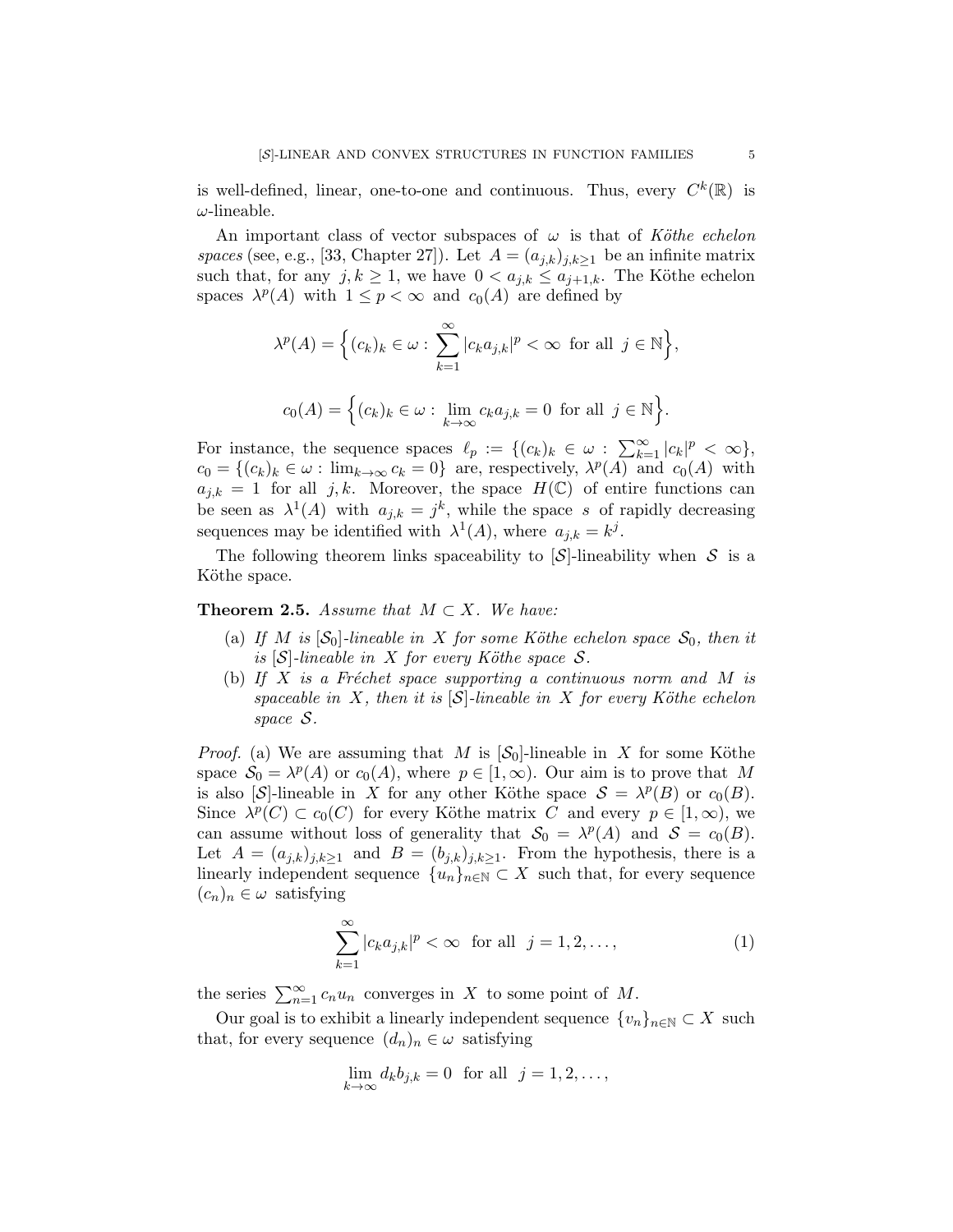the series  $\sum_{n=1}^{\infty} d_n v_n$  converges in X to some point of M. For this, we define for all  $n \in \mathbb{N}$  the following scalars and vectors:

$$
\gamma_n := \frac{1}{n^2(a_{1,n} + a_{2,n} + \dots + a_{n,n})(b_{1,n}^{-1} + b_{2,n}^{-1} + \dots + b_{n,n}^{-1})},
$$
  

$$
v_n := \gamma_n u_n.
$$

Note that the  $v_n$ 's are still linearly independent. Fix a sequence  $(d_n)_n$  as above and let

$$
c_n := \gamma_n d_n \quad (n \in \mathbb{N}).
$$

 $\sum_{n=1}^{\infty} d_n v_n$  converges to a point of M as soon as we verify that  $(c_n)_n$ It follows that  $d_n v_n = c_n u_n$ , and so we would have proved that the series satisfies (1). With this aim, fix  $j \in \mathbb{N}$ . Since  $d_k b_{j,k} \to 0$  as  $k \to \infty$ , this sequence is bounded. Therefore we can find  $K \in (0, +\infty)$  such that  $|d_k| \leq K b_{j,k}^{-1}$  for all  $k \in \mathbb{N}$ . Now, by the definition of  $c_n$ , we have for all  $k \geq j$  that

$$
|c_k a_{j,k}|^p \le \frac{K^p}{k^{2p}}.
$$

Since  $2p \geq 2 > 1$ , the comparison test yields the desired convergence.

(b) On the one hand, since  $X$  is metrizable and locally convex, its topology is defined by an increasing sequence of seminorms  $p_1 \leq p_2 \leq \cdots \leq p_n \leq \cdots$ (see, e.g., [38, Chapter 4]). By assumption, there exists a continuous norm  $\|\cdot\|$  on X. It follows that the topology of X is also generated by the increasing sequence of norms  $\|\cdot\|_1 \leq \|\cdot\|_2 \leq \cdots \leq \|\cdot\|_n \leq \cdots$ , where  $\lVert \cdot \rVert_n := \lVert \cdot \rVert + p_n$ . On the other hand, due to the completeness, every Cauchy sequence for each translation-invariant distance defining the topology of X is convergent. Moreover, a sequence in X is Cauchy if and only if it is  $\|\cdot\|_{n-1}$ Cauchy for every  $n \in \mathbb{N}$ . When one applies this to a series  $\sum_n w_n$  with  $\{w_n\}_{n\in\mathbb{N}}\subset X$ , one obtains that  $\sum_n w_n$  converges if all series  $\sum_n \|w_n\|_N$  $(N \in \mathbb{N})$  do.

Now, assume that  $M$  is a spaceable subset in  $X$ . Since finite dimensional subspaces are always closed, we can find a linearly independent sequence  ${u_n}_{n\in\mathbb{N}} \subset X$  such that  $\overline{\text{span}}\{u_n\}_{n\in\mathbb{N}} \subset M \cup \{0\}$ . Since each  $\|\cdot\|$  is a norm, we can define

$$
v_n := \frac{u_n}{\|u_n\|_n} \quad (n \in \mathbb{N}).
$$

Trivially, span $\{v_n\}_n = \text{span}\{u_n\}_n$ , and so  $\overline{\text{span}}\{v_n\}_{n\in\mathbb{N}} \subset M \cup \{0\}$ . According to part (a), it suffices to prove that M is  $[\ell_1]$ -lineable. To this end, fix a sequence  $(c_n)_n \in \ell_1$  as well as an  $N \in \mathbb{N}$ . We have on the one hand that  $S_n := \sum_{j=1}^n c_j v_j \in \text{span}\{v_n\}_{n \in \mathbb{N}}$  for all  $n \in \mathbb{N}$ . On the other hand,  $||c_n v_n||_N = |c_n| \frac{||u_n||_N}{||u_n||_N}$  $\frac{\|u_n\|_N}{\|u_n\|_n} \leq |c_n|$  for any  $n \geq N$ . Since  $\sum_n |c_n| < \infty$ , the comparison test yields the convergence of  $\sum_{n} ||c_n v_n||_N$ . It follows that the comparison test yields the convergence of  $\sum_n ||c_n v_n||_N$ . It follows that  $\sum_{n=1}^{\infty} c_n v_n$  converges to some vector of X, say  $w_0$ . In other words,  $S_n \to w_0$ as  $n \to \infty$ . Consequently,  $w_0 \in \overline{\text{span}}\{v_n\}_{n \in \mathbb{N}}$  and, thus,  $w_0 \in M \cup \{0\}$ . This had to be shown.  $\Box$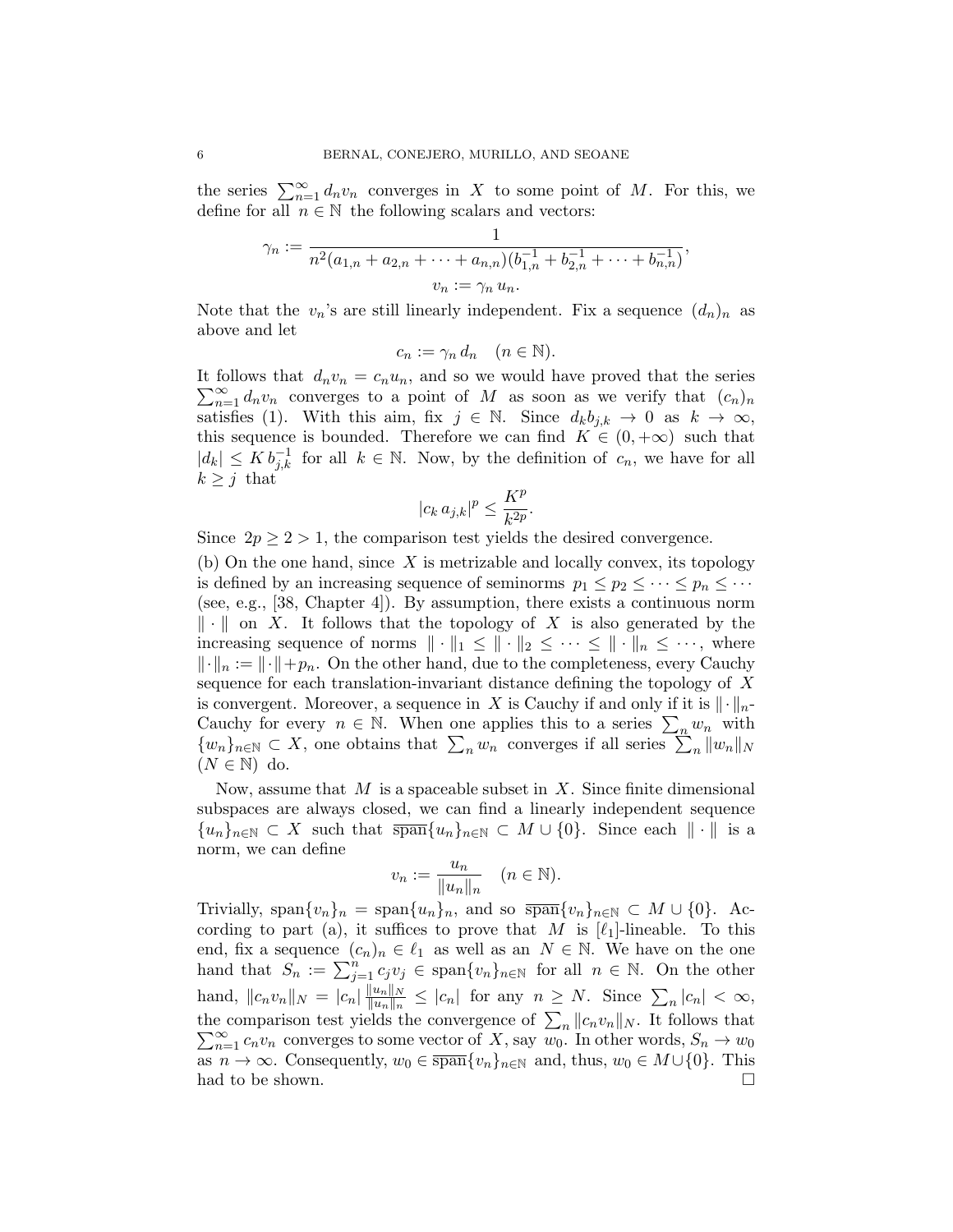Remark 2.6. The assertion contained in Theorem 2.5(b) cannot be reversed, as we are going to prove by means of the following example (more examples will be provided in Sections 3–4). Levine and Milman [30] published in 1940 what was probably the first result on non-spaceability, namely, the set BC of continuous functions  $[0, 1] \rightarrow \mathbb{R}$  having bounded variation is not spaceable in the Banach space  $C[0, 1]$  of continuous functions endowed with the maximum norm. Nevertheless, it is  $[\ell_{\infty}]$ -lineable (hence [c<sub>0</sub>]-lineable, and so [S]-lineable for every Köthe space  $S$ , due to Theorem 2.5(a)). Indeed, let us fix a sequence  $(c_n)_n \in \ell_\infty$ , that is, there is  $K \in (0,\infty)$  such that  $|c_n| \leq K$  for all  $n \in \mathbb{N}$ . The sequence  $f_n(x) := \frac{x^n}{n^3}$  $\overline{n^3}$  $(n \geq 1)$  is linearly independent, consists of  $C^1$ -functions and satisfies that the series  $\sum_{n=1}^{\infty} (c_n f_n)'$  converges uniformly on [0, 1], which in turn follows from the Weierstrass M-test, the convergence of  $\sum_{n=1}^{\infty} \frac{1}{n^2}$  and the inequality  $|c_n f'_n(x)| \leq \frac{K}{n^2}$ . Moreover, trivially, the series  $\sum_{n=1}^{\infty} f_n(0)$  converges. Then a well-known convergence criterion yields that  $\sum_{n=1}^{\infty} c_n f_n$  converges in  $C([0,1])$  to a  $C^1$ -function h. But any  $C^1$ -function on a compact interval is of bounded variation, and so  $h \in BC$ .

The next and final assertion of this section provides nontrivial spaces  $\mathcal S$ (that is,  $S$  is essentially different from  $\omega$ ) showing that neither lineability nor dense-lineability imply  $[\mathcal{S}]$ -lineability.

**Theorem 2.7.** Let  $X$  be an infinite dimensional Banach space. Then the following holds:

- (a) There is a lineable subset  $M \subset X$  such that, for every Köthe echelon space  $S$ , the set M is not  $|S|$ -lineable.
- (b) If X possesses a Schauder basis, then there exists a dense-lineable subset  $M \subset X$  such that, for every Köthe echelon space S, the set M is not  $[\mathcal{S}]$ -lineable.

Proof. According to a theorem due to Mazur (see, e.g., [20]), there exists a basic sequence  $\{e_n\}_{n\geq 1}$  in X. Observe that we can suppose that  $\{e_n\}_{n\geq 1}$ is normalized, that is,  $||e_n|| = 1$  for all  $n \in \mathbb{N}$ . Define the set

$$
M := \text{span}(\{e_n\}_{n \geq 1}).
$$

Since a basic sequence is linearly independent, we have that  $M$  is lineable. Suppose that we have already proved that M is not  $[\ell_1]$ -lineable. Then, thanks to Theorem 2.5(a), it cannot be  $\mathcal{S}$ -lineable for any Köthe space  $\mathcal{S}$ . Moreover, if  $\{e_n\}_{n\geq 1}$  were a Schauder basis for X, then M would be dense in  $X$ , so dense-lineable because  $M$  is itself a vector space. Consequently, it is enough to show that M is not  $[\ell_1]$ -lineable.

With this aim, assume, by way of contradiction, that  $M$  is  $[\ell_1]$ -lineable. Then we can find a linearly independent sequence  $\{u_n\}_{n\geq 1} \subset X$  satisfying that, for every  $(c_n)_n \in \ell_1$ , the series  $\sum_{n=1}^{\infty} c_n u_n$  converges in X to an element of  $M \cup \{0\} = M$ . Notice that, according to Proposition 2.1 and since  $\ell_1 \supset c_{00}$ , we may assume  $\{u_n\}_{n\geq 1} \subset M$ . Therefore, we can find, for every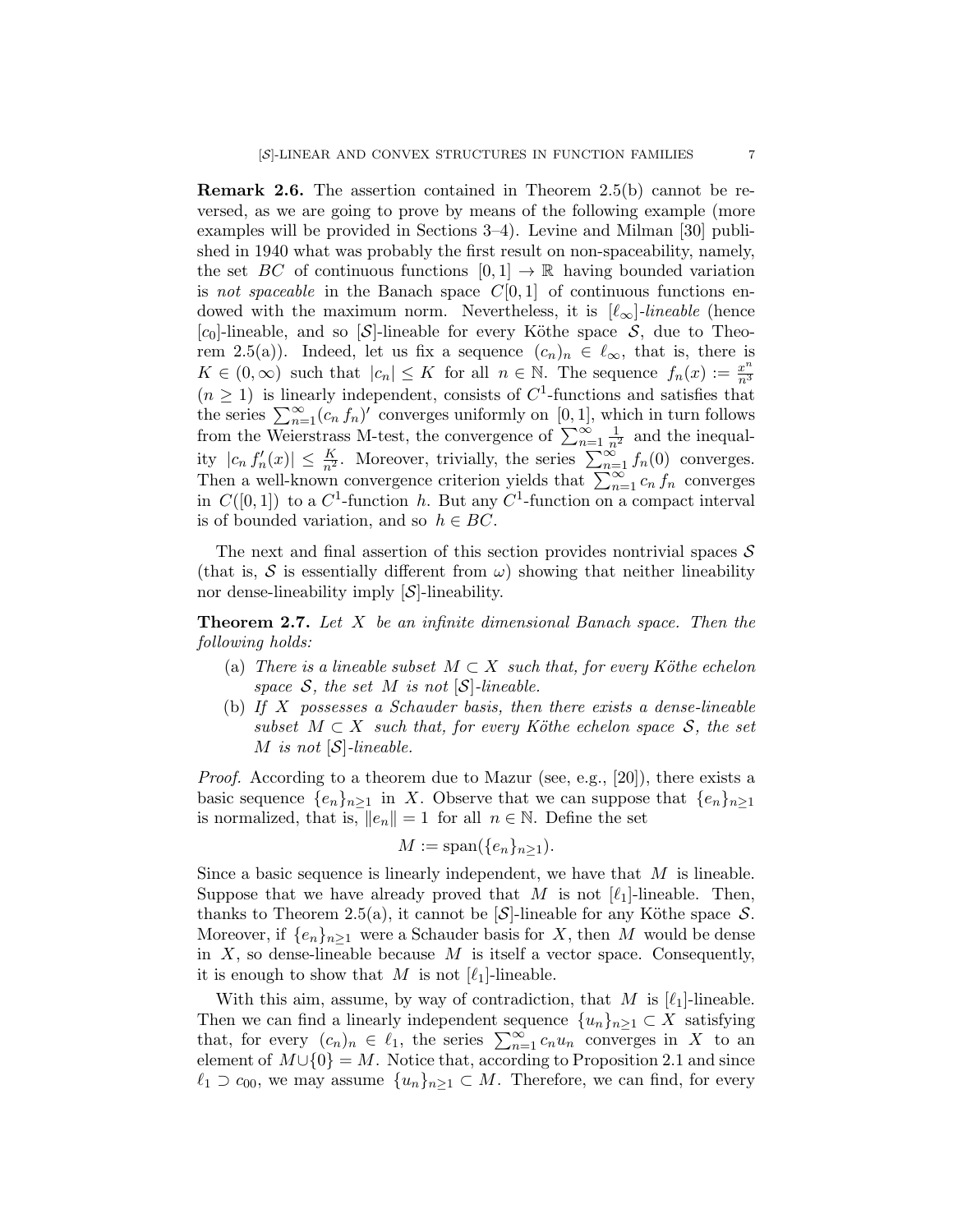$n \in \mathbb{N}$ , a finite nonempty subset  $F_n \subset \mathbb{N}$  as well as scalars  $\lambda_{n,j} \in \mathbb{K} \setminus \{0\}$  $(j \in F_n)$  satisfying

$$
u_n = \sum_{j \in F_n} \lambda_{n,j} e_j.
$$
 (2)

For the sake of completeness, we set  $\lambda_{n,j} := 0$  whenever  $j \in \mathbb{N} \backslash F_n$   $(n \in \mathbb{N})$ . Now, we define the following sequence of positive scalars:

$$
\gamma_n=1+\sum_{j\in F_n}|\lambda_{n,j}|\quad(n\in\mathbb{N}).
$$

Consider the vector space  $\ell_1((\gamma_n)) := \{(c_n)_n \in \omega : \sum_{n=1}^{\infty} |c_n| \gamma_n < \infty \},\$ which becomes a Banach space under the norm  $||(c_n)_n||_{\gamma} := \sum_{n=1}^{\infty} |c_n| \gamma_n$ .

On the one hand, observe that, since  $\gamma_n > 1$   $(n = 1, 2, ...)$ , we have  $\ell_1((\gamma_n)) \subset \ell_1$ . On the other hand, for every  $(c_n)_n \in \ell_1((\gamma_n))$ , the series  $\sum_{n=1}^{\infty} c_n u_n$  converges to some vector  $U = U((c_n)) \in X$  because X is complete and the series of norms  $\sum_{n=1}^{\infty} ||c_n u_n||$  converges. Indeed, we have for all  $n \in \mathbb{N}$  that  $\overline{11}$ 

$$
||c_nu_n|| = \left\|c_n \sum_{j \in F_n} \lambda_{n,j} e_j\right\| \leq |c_n| \sum_{j \in F_n} |\lambda_{n,j}| ||e_j|| \leq |c_n|\gamma_n,
$$

and the comparison test does the job. Due to our assumption, we have that  $U((c_n)) \in M$ .

Next, we consider the linear mappings

$$
\Lambda_j : (c_n) \in \ell_1((\gamma_n)) \longrightarrow \sum_{n=1}^{\infty} \lambda_{n,j} c_n \in \mathbb{K} \quad (j = 1, 2, \dots).
$$

It follows from the inequalities  $|\lambda_{n,j}c_n| \leq |c_n|\gamma_n$   $(j, n \geq 1)$  that every  $\Lambda_j$ is well defined and, thanks to the Closed Graph Theorem, it is continuous. Note that, due to the convergence of each series  $\sum_{n=1}^{\infty} \lambda_{n,j} c_n$  and the uniqueness of coefficients of the expansion associated to a Schauder basis, we get

$$
U((c_n)) = \sum_{j=1}^{\infty} \Lambda_j((c_n)) e_j.
$$
 (3)

Assume that there exists  $N \in \mathbb{N}$  such that  $\Lambda_j = 0$  for all  $j > N$ . Then, by taking successively

$$
(c_n)_n = (1, 0, 0, 0, \dots), (0, 1, 0, 0, \dots), (0, 0, 1, 0, \dots), \dots
$$

and so on, and after computing  $\Lambda_i((c_n))$ , we get  $\lambda_{n,j} = 0$  for all  $j > N$  and all  $n \in \mathbb{N}$ . But, according to (2), this would entail that span  $(\{u_n\}_{n\geq 1}) \subset$ span $\{e_1, \ldots, e_N\}$ , which contradicts the linear independence of  $\{u_n\}_{n\geq 1}$ . Therefore there is an infinite subset  $S \subset \mathbb{N}$  such that  $\Lambda_j \neq 0$  for all  $j \in S$ and  $\Lambda_j = 0$  for all  $j \notin S$ . Hence, for each  $j \in S$ , the kernel  $\Lambda_j^{-1}(\{0\})$  of  $\Lambda_j$ is a vector subspace of  $\ell_1((\gamma_n))$  that is closed (because  $\Lambda_j$  is continuous) and of empty interior (because the inclusion  $\Lambda_j^{-1}(\{0\}) \subset \ell_1((\gamma_n))$  is strict).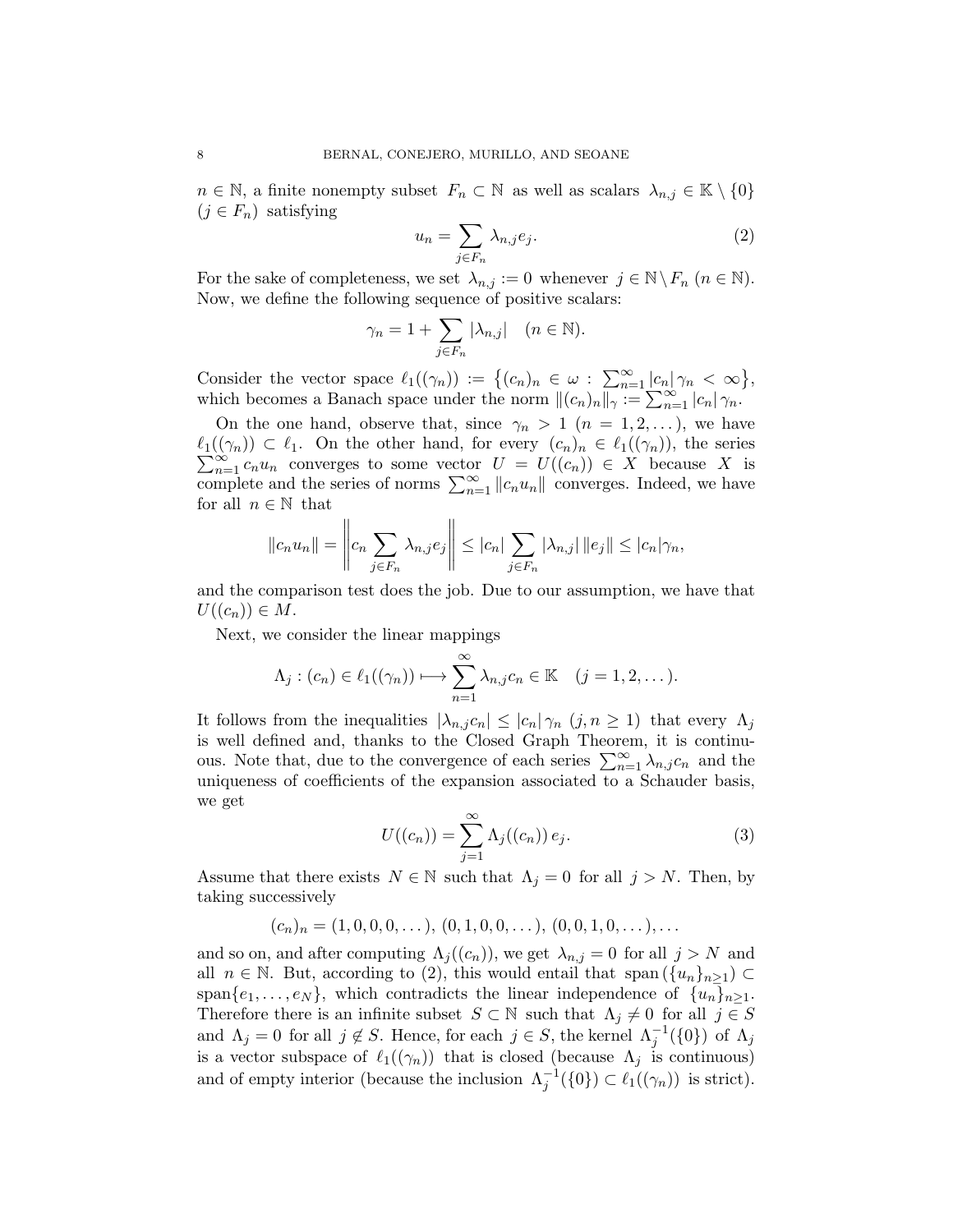Due to the Baire category theorem, the countable union  $\bigcup_{j\in S} \Lambda_j^{-1}(\{0\})$ is of first category in  $X$ . Hence the set

$$
A := \ell_1((\gamma_n)) \setminus \bigcup_{j \in S} \Lambda_j^{-1}(\{0\})
$$

is not empty. Thus, we can select an element  $(c_n)_n \in A \subset \ell_1((\gamma_n)) \subset \ell_1$ . It follows from (3) that for this element we have

$$
U((c_n)) = \sum_{j \in S} \Lambda_j((c_n)) e_j.
$$

Finally, due to the uniqueness of the expansion in the basis  $\{e_i\}_{i\in\mathbb{N}}$  and to the fact that  $\Lambda_j((c_n)) \neq 0$  for infinitely many j, we arrive to  $U((c_n)) \notin \mathbb{R}$ span( $\{e_n\}_{n\in\mathbb{N}}$ ) = M. This is the sought-after contradiction.

### 3. [S]-lineability and hypercyclic vectors

As said in the Introduction, in this section and the next one we will focus our attention on two specific families, namely, the set of hypercyclic vectors respect to a linear operator, and the class of differentiable functions that are nowhere monotone on the real line. Just as a brief summary, let us recall that the existence of these "differentiable monsters" (differentiable nowhere monotone functions) dates back to the work by Katznelson and Stromberg (1974, [29]), although several new constructions have been appearing since then (see, e.g., [18] for a recent expository work covering this class of functions).

For background on hypercyclicity, the reader is referred to the monographs [9] and [26] (see, also, [8]). This topic has been widely investigated during the last three decades. If  $X$  is a topological vector space, an operator on X is a continuous linear selfmap  $T : X \to X$ . We say that T is hypercyclic provided that there is a vector  $x_0 \in X$  (called hypercyclic for T) whose T-orbit  $\{T^n x_0 : n \in \mathbb{N}\}\$ is dense in X, where we have denoted  $T^n = T \circ T \circ \cdots \circ T$  (*n* times). If X supports some hypercyclic operator, then  $X$  is infinite dimensional. The set of hypercyclic vectors for  $T$  is denoted by  $HC(T)$ .

It is well-known that, if T is hypercyclic, then  $HC(T)$  is dense (and even residual if, in addition, X is completely metrizable). Other important property is that, under hypercyclicity of  $T$ , the set  $HC(T)$  contains, except for zero, a dense T-invariant vector subspace of X (see [42]). In particular,  $HC(T)$  is always dense-lineable. We wonder whether  $HC(T)$  is [S]-lineable for "reasonable" subspaces  $S \subset \omega$  (that is, subspaces containing  $c_{00}$  strictly). According to Theorem 2.5, if X were a Fréchet space supporting a continuous norm and  $HC(T)$  were spaceable, this set would be  $[\mathcal{S}]$ lineable for every Köthe space S (see [31]). However, not every set  $HC(T)$ is spaceable (for sufficient conditions for spaceability or non-spaceability of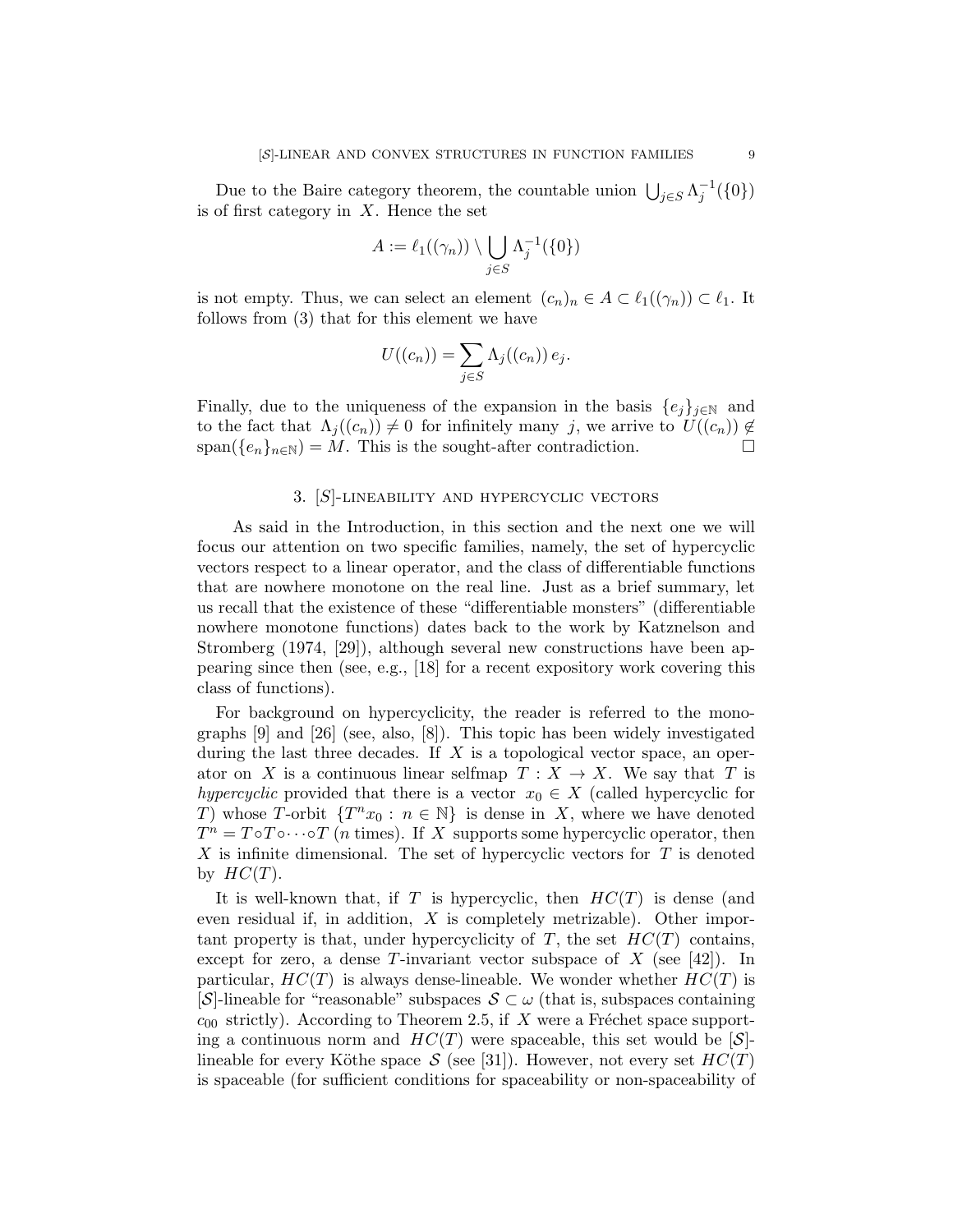$HC(T)$ , see [34] and the references contained in it). Nevertheless, the following result shows that the mentioned property of  $[\mathcal{S}]$ -lineability always holds, at least if the operators live in a Banach space.

**Theorem 3.1.** Assume that T is a hypercyclic operator on a Banach space X. Then the set  $HC(T)$  is  $[\mathcal{S}]$ -lineable in X for every Köthe echelon space S.

*Proof.* According to Theorem 2.5(a), it is enough to prove that  $HC(T)$  is  $[c_0]$ -lineable. Let  $x_0 \in HC(T)$ . It is a well known fact (see, e.g., [26]) that the T-orbit  $\{Tx_0, T^2x_0, T^3x_0, \dots\}$  of  $x_0$  under T is linearly independent. Then the vectors  $u_n := (n!)^{-1}T^n x_0$   $(n \in \mathbb{N})$  form a linearly independent system too.

Fix a sequence  $(c_n)_n \in c_0$ , so that  $c_n \to 0$  and, in particular,  $(c_n)_n$  is bounded. This implies that  $\lim_{n\to\infty} |c_n/n!|^{1/n} = 0$  and, consequently, the series  $\Phi(z) := \sum_{n=1}^{\infty} \frac{c_n}{n!} z^n$  defines an entire function  $\mathbb{K} \to \mathbb{K}$ . Now, the mapping

$$
\Phi(T) : x \in X \longmapsto \sum_{n=1}^{\infty} \frac{c_n}{n!} T^n x \in X
$$

is a well defined operator on X (see, e.g., [21]). If  $\Phi = 0$  then, trivially,  $\Phi(T)x_0 = 0 \in HC(T) \cup \{0\}$ . If  $\Phi \neq 0$  then, according to [10, Theorems 3 and 4], Φ(  $\sum$ and 4,  $\Phi(T)x_0 \in HC(T)$ . To sum up, for any  $(c_n)_n \in c_0$ , the series  $\infty$   $c_n$   $T^n x \in \sum_{n=0}^{\infty} c_n$  converges to a vector of  $HC(T) + [0]$  as re- $\sum_{n=1}^{\infty} \frac{c_n}{n!} T^n x = \sum_{n=1}^{\infty} c_n u_n$  converges to a vector of  $HC(T) \cup \{0\}$ , as re- $\sum_{n=1}^{\infty}$  and  $\sum_{n=1}^{\infty}$  and  $\sum_{n=1}^{\infty}$  and  $\sum_{n=1}^{\infty}$ 

Now, let us briefly pay attention to special classes of hypercyclic operators. As an extension of the theorems by Birkhoff [15] and MacLane [32] (who proved, respectively, the hypercyclicity of the translation operator  $f \in H(\mathbb{C}) \mapsto f(\cdot + 1) \in H(\mathbb{C})$  and of the differentiation operator  $D: f \in H(\mathbb{C}) \mapsto f' \in H(\mathbb{C})$ , Godefroy and Shapiro [25] established that any convolution operator

$$
T_1: H(\mathbb{C}) \longrightarrow H(\mathbb{C})
$$

(i.e., such that  $T_1D = DT_1$ ) that is not scalar (i.e.,  $T_1 \neq \lambda I$  for all  $\lambda \in \mathbb{C}$ ) is hypercyclic. It was not until recently (see [34, 35, 40]) when the set  $HC(T_1)$ was proved to be spaceable for such convolution operators  $T_1$ . On the other hand, it was shown in 1995 (see [11, 12]) that, if  $\varphi : G \to G$  is an automorphism of a domain  $G \subset \mathbb{C}$  that is not conformally isomorphic to  $\mathbb{C}\setminus\{0\}$  and  $\varphi$  is runaway (i.e., given a compact set  $K\subset G$ , there is  $N\in\mathbb{N}$ such that  $K \cap \varphi^N(K) = \varnothing$ , where  $\varphi^N$  denotes the Nth-iterate of  $\varphi$ ), then the composition operator

$$
T_2: f \in H(G) \longmapsto f \circ \varphi \in H(G)
$$

is hypercyclic and the set  $HC(T_2)$  is spaceable. Since  $H(\Omega)$  is non-normable for any domain  $\Omega$ , Theorem 3.1 cannot be applied in order to prove the  $[\mathcal{S}]$ lineability of  $HC(T_i)$   $(i = 1, 2)$  for Köthe spaces S. Nevertheless, with some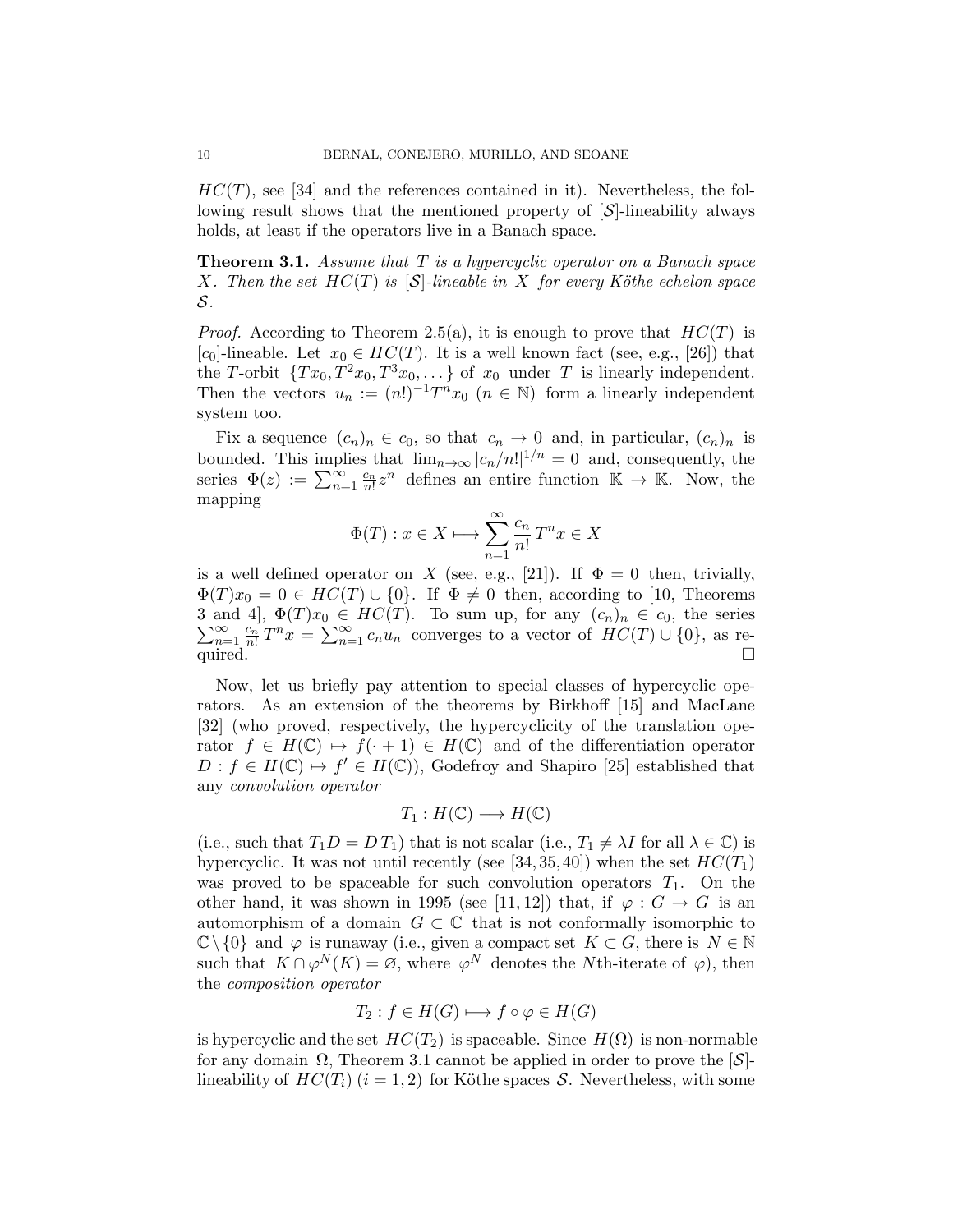of our tools at hands, their  $\mathcal{S}$ -lineability can be easily derived. Moreover, such  $[\mathcal{S}]$ -lineability can be performed through a rather "tamed" sequence of holomorphic functions:

**Proposition 3.2.** Assume that S is a Köthe echelon space and that T is one of the convolution operators  $T_1$  or one of the composition operators  $T_2$ described above. Let  $\Omega = \mathbb{C}$ , G according to  $T = T_1, T_2$ , respectively. Then there exists a sequence  $\{f_n\}_{n\in\mathbb{N}}\subset H(\Omega)$  of entire functions satisfying the following properties:

- (a) The set  $\{f_n : n \in \mathbb{N}\}\$ is linearly independent.
- (b) The set  $\{f_n : n \in \mathbb{N}\}\$ is relatively compact in  $H(\Omega)$ .
- (c) The set  $HC(T)$  is  $[(f_n)_n, \mathcal{S}]$ -lineable in  $H(\Omega)$ .

*Proof.* Let  $A = (a_{j,k})_{j,k \geq 1}$  be an infinite matrix such that  $0 < a_{j,k} \leq a_{j+1,k}$  $(j, k \geq 1)$ . Since every Köthe echelon space  $\lambda^p(A)$   $(1 \leq p < \infty)$  is contained in  $c_0(A)$ , it is enough to prove the result for  $S = c_0(A)$ . For future purposes, we set  $\gamma_n := n^2(1 + a_{1,n}^{-1} + a_{2,n}^{-1} + \cdots + a_{n,n}^{-1})$  for  $n \in \mathbb{N}$ . As said before,  $H(\Omega)$ is a Fréchet space supporting a continuous norm. In fact, the topology of  $H(\Omega)$  is generated by the sequence of norms  $||f||_n := \sup_{K_n} |f|$   $(n \in \mathbb{N}),$ where  $(K_n)$  is a sequence of of compacta satisfying  $\Omega = \bigcup_{n \geq 1} K_n$  and  $K_n \subset K_{n+1}^{\circ}$   $(n \ge 1)$  (see, e.g., [19]). It follows from Theorem 2.5(b) and its proof that there is a linearly independent sequence  $(g_n)_n \subset H(\Omega)$  satisfying that, for every  $(d_n) \in \ell_1$ , the series  $\sum_{n=1}^{\infty} d_n g_n$  converges to some vector of  $HC(T) \cup \{0\}$ . In fact, the series  $\sum_{n=1}^{\infty} ||d_n g_n||_N$  converges for every  $N \in \mathbb{N}$ . Recall that the  $g_n$ 's can be extracted from a closed vector space  $Y \subset HC(T) \cup \{0\}$ , so that each series  $\sum_{n=1}^{\infty} d_n g_n$  as above converges to some element of Y.

Define the sequence  $(f_n)_n$  by  $f_n := \frac{g_n}{\gamma_n (1+\theta)}$  $\frac{g_n}{\gamma_n(1+\|g_n\|_n)}$ . Observe that this sequence is still linearly independent. Now, given a compact set  $K \subset \Omega$ , there is  $m \in \mathbb{N}$  such that  $K \subset K_m$ . Then, for every  $n \geq m$  and every  $z \in K$ , we get

$$
|f_n(z)| \le \frac{|g_n(z)|}{1 + ||g_n||_n} \le \frac{|g_n(z)|}{1 + \sup_K |g_n||} \le 1,
$$

because  $\gamma_n > 1$  for all  $n \geq 1$ . This implies that

$$
|f_n(z)| \le \max\{1, \sup_K |f_1|, \dots, \sup_K |f_{m-1}|\}
$$
  $(z \in K, n \in \mathbb{N}),$ 

that is,  $(f_n)_n$  is uniformly bounded on every compact set. It follows from Montel's Theorem (see, e.g., [1]) that  $(f_n)_n$  is relatively compact in  $H(\Omega)$ .

It remains to prove that the set  $HC(T)$  is  $[(f_n)_n, c_0(A)]$ -lineable. For this, take a sequence  $(c_n)_n \in c_0(A)$ . It follows easily that  $\frac{c_n}{a_{1,n}^{-1} + \cdots + a_{n,n}^{-1}} \to 0$  as  $n \to \infty$ , and so this sequence is bounded. This, in turn, implies  $(d_n)_n \in \ell_1$ , where  $d_n := c_n/\gamma_n$ . Hence, for every  $N \in \mathbb{N}$ , the series  $\sum_{n=1}^{\infty} ||d_n g_n||_N^2$ converges. Now,  $c_n f_n = d_n \alpha_n g_n$ , where  $\alpha_n := (1 + ||g_n||_n)^{-1} \in (0, 1)$ . By the comparison test, the series  $\sum_{n=1}^{\infty} ||c_n f_n||_N$  converges for every  $N \in \mathbb{N}$ .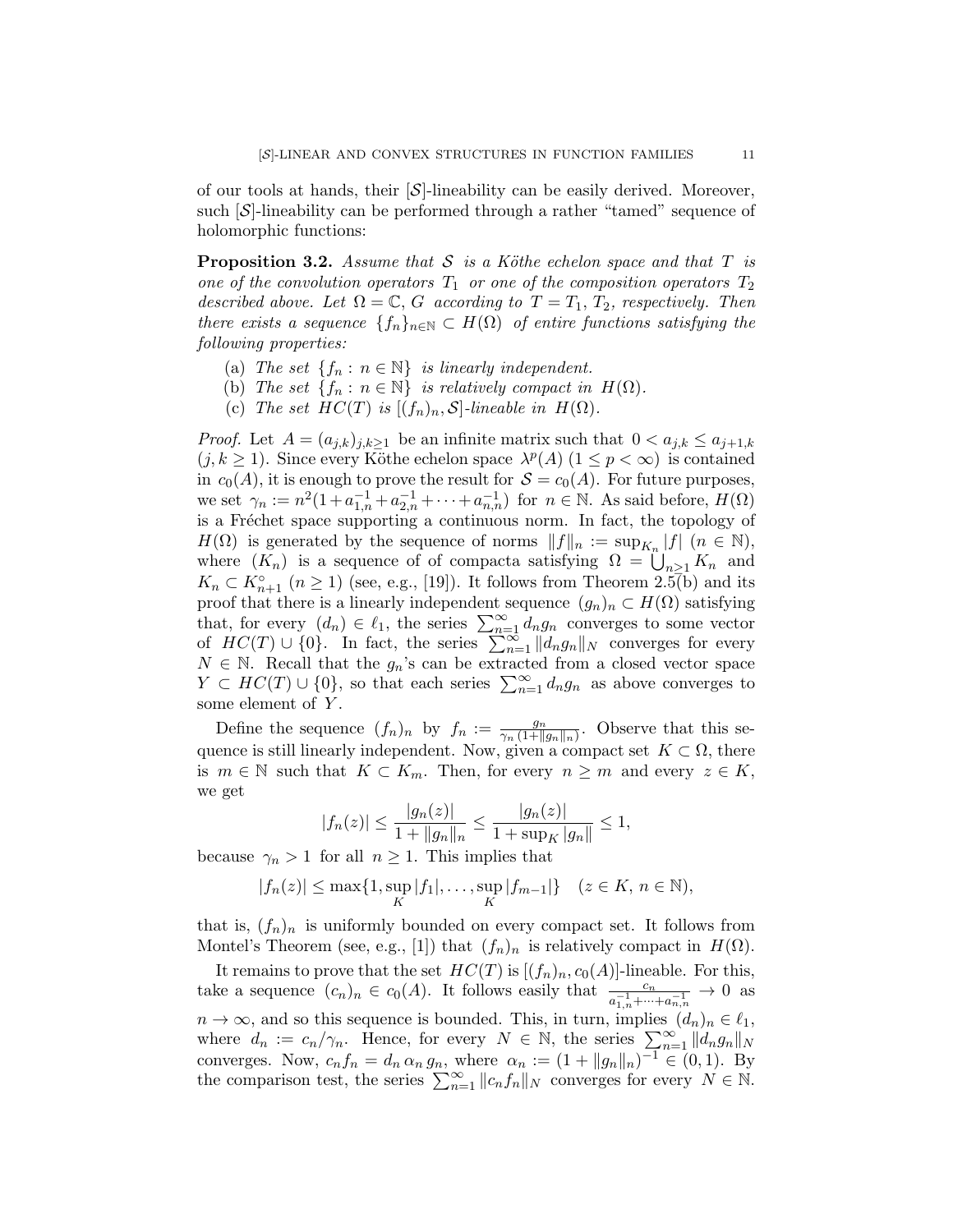Consequently, the series  $\sum_{n=1}^{\infty} c_n f_n$  converges to some  $h \in H(\Omega)$ . But, since  $c_n f_n = d_n \alpha_n g_n \in Y$  and Y is a closed vector space, we get  $h \in Y$ , and so  $h \in HC(T) \cup \{0\}$ , as required.

4. [S]-lineability and nowhere monotone functions

We will analyze here an interesting family of functions that, being not spaceable, is nevertheless  $[\mathcal{S}]$ -lineable for Köthe spaces  $\mathcal{S}$ .

**Definition 4.1.** A function  $f : \mathbb{R} \longrightarrow \mathbb{R}$  is said to be *nowhere monotone* whenever f is not monotone on any open interval  $J \subset \mathbb{R}$ .

The set of all *everywhere differentiable* functions on  $\mathbb R$  that are *nowhere monotone* on  $\mathbb R$  will be denoted by  $DNM$  from now on.

It was shown in [24, Theorem 4.1] that  $DNM$  is a c-lineable set, meaning that the existing subspace  $M \subset DNM \cup \{0\}$  can even be found satisfying  $\dim(M) = \mathfrak{c}$ , the cardinality of the continuum. However, DNM is not spaceable in  $C(\mathbb{R})$ , which follows from a celebrated result due to Gurariy [27] asserting that the set of differentiable functions on any compact nondegenerate interval is not spaceable. We shall modify the proof of [24, Theorem 4.1] in order to show the desired  $[\mathcal{S}]$ -lineability (see Theorem 4.3 below). In the mentioned proof, properties of the so-called approximately continuous functions were used. However, we will not need them at all.

Prior to establish our result, we state the following elementary lemma.

**Lemma 4.2.** Let  $\Lambda : \mathbb{R} \to \mathbb{R} \setminus \{0\}$  be a function. Then the set of functions  ${x \mapsto \Lambda(\alpha)e^{\alpha x^2} : \alpha \in \mathbb{R}}$  is linearly independent.

Proof. Clearly, it suffices to show the linear independence of the functions  $e^{\alpha x^2}$  ( $\alpha \in \mathbb{R}$ ). Assume, by way of contradiction, that they are linearly dependent. Then there are  $p \in \mathbb{N}$  with  $p \geq 2$ , real numbers  $\alpha_1 < \alpha_2 <$  $\cdots < \alpha_p$  and scalars  $\lambda_1, \ldots, \lambda_p$  with  $\lambda_p \neq 0$  such that  $\sum_{j=1}^p \lambda_j e^{\alpha_j x^2} = 0$ for all  $x \in \mathbb{R}$ . Therefore  $\sum$  $p-1$  $j=1$  $\lambda_j$  $\frac{\lambda_j}{\lambda_p} e^{(\alpha_j - \alpha_p)x^2} + 1 = 0$  and, letting  $x \to +\infty$ ,

we get  $0 + 1 = 0$ , which is absurd.

**Theorem 4.3.** The set DNM is  $[\mathcal{S}]$ -lineable in  $C(\mathbb{R})$  for every Köthe echelon space S.

*Proof.* According to Theorem 2.5(a), it suffices to show that  $DNM$  is  $[\ell_1]$ lineable. As we mentioned earlier, in 1974, Katznelson and Stromberg [29] (see also [41, pp. 80–83]) were able to construct a differentiable function  $L : \mathbb{R} \to \mathbb{R}$  such that  $|L'(x)| \leq 1$  for all  $x \in \mathbb{R}$  and both sets  $\{x \in \mathbb{R} \mid L'(x)|\}$  $\mathbb{R}: L'(x) > 0$  and  $\{x \in \mathbb{R}: L'(x) < 0\}$  are dense in  $\mathbb{R}$  (in particular,  $L \in DNM$ ). By replacing, if necessary,  $L(x)$  by  $L(x) - L(0)$ , we can assume that  $L(0) = 0$ . For each  $n \in \mathbb{N}$ , we define the function

$$
f_n: x \in \mathbb{R} \longmapsto e^{-n(1+x^2)} \cdot L(x) + 2n e^{-n} \cdot \int_0^x t e^{-nt^2} L(t) dt \in \mathbb{R}.
$$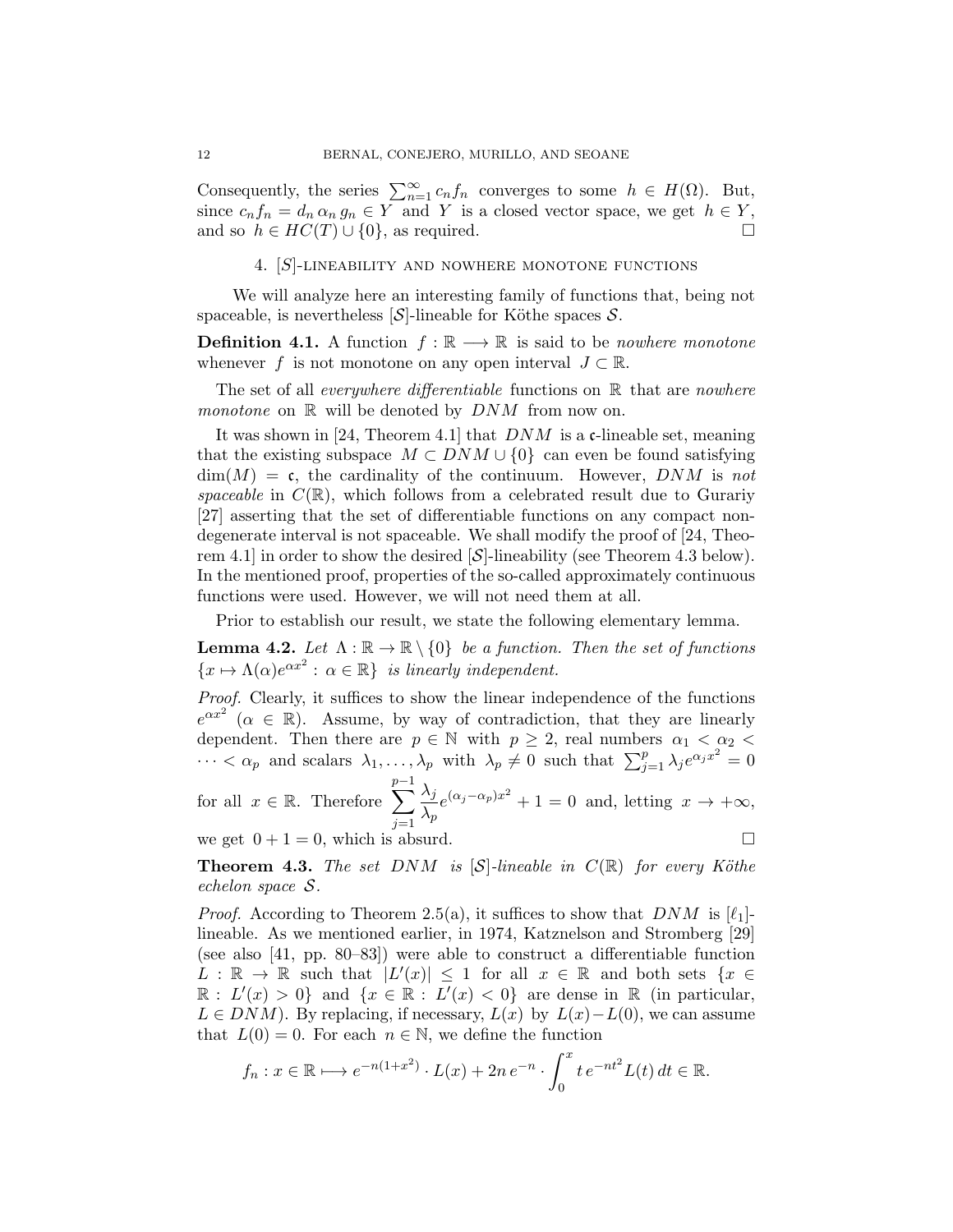Notice that  $f_n(0) = 0$  for all  $n \in \mathbb{N}$ . By the Fundamental Theorem of Calculus,  $f_n$  is differentiable on  $\mathbb R$  and

$$
f'_n(x) = -2nx e^{-n(1+x^2)} L(x) + e^{-n(1+x^2)} \cdot L'(x) + 2nx e^{-n} e^{-nx^2} L(x)
$$
  
=  $e^{-n(1+x^2)} \cdot L'(x) =: g_n(x)$  for all  $x \in \mathbb{R}$ .

On the one hand, the sequence  $(f_n)_n$  is linearly independent because, otherwise, thanks to the linearity of the differentiation, the sequence of derivatives  $(g_n)_n$  would be linearly independent too. This entails the existence of natural numbers  $n_1 < n_2 < \cdots < n_p$   $(p \geq 2)$  and of a *p*-tuple  $(\lambda_1, \ldots, \lambda_p) \in \mathbb{R}^p \setminus \{(0, 0, \ldots, 0)\}$  satisfying

$$
(\lambda_1 e^{-n_1(1+x^2)} + \dots + \lambda_p e^{-n_p(1+x^2)}) \cdot L'(x) = 0 \text{ for all } x \in \mathbb{R}.
$$

Now, due to the fact that  $L'(x) \neq 0$  on a dense set  $D \subset \mathbb{R}$ , we conclude that  $\lambda_1 e^{-n_1(1+x^2)} + \cdots + \lambda_p e^{-n_p(1+x^2)} = 0$  on D and, by continuity, on the whole  $\mathbb{R}$ , which contradicts Lemma 4.2 just by taking  $\Lambda(\alpha) := e^{\alpha}$   $(\alpha \in \mathbb{R})$ .

 $\sum_{n=1}^{\infty} c_n f_n$  converges uniformly on compacta of R to a function belonging It remains only to prove that, for every sequence  $(c_n)_n \in \ell_1$ , the series to  $\overline{DNM} \cup \{0\}$ . Taking first  $x_0 = 0$ , we get that the series  $\sum_{n=1}^{\infty} c_n f'_n = \sum_{n=1}^{\infty} c_n f'_n$  $DNM \cup \{0\}$ . Taking first  $x_0 = 0$ , we get that the series  $\sum_{n=1}^{\infty} c_n f_n(0) = \sum_{n=1}^{\infty} 0$  converges trivially. Secondly, the series  $\sum_{n=1}^{\infty} c_n f'_n = \sum_{n=1}^{\infty} c_n g_n$ converges uniformly on compacta in R because, in fact, it converges uniformly on R: indeed, for each  $n \in \mathbb{N}$  and each  $x \in \mathbb{R}$ , we have  $|g_n(x)| \leq c_n$ (we have used  $|L'| \leq 1$  here), and the Weierstrass M-test does the job. Then a well-known result from real analysis tells us that  $\sum_{n=1}^{\infty} c_n f_n$  converges uniformly on compacta to a differentiable function  $f : \mathbb{R} \to \mathbb{R}$  satisfying, in addition, that

$$
f'(x) = \sum_{n=1}^{\infty} c_n g_n(x) = L'(x) \cdot \sum_{n=1}^{\infty} c_n e^{-n(1+x^2)} \text{ for all } x \in \mathbb{R}.
$$
 (4)

Now, consider the open strip in the complex plane  $\mathbb C$  defined as

$$
\Omega = \{ z = x + iy : -1 < y < 1 \}.
$$

Each complex function  $c_n e^{-n(1+z^2)}$  is holomorphic in  $\Omega$  and the series  $\sum_{n=1}^{\infty} c_n e^{-n(1+z^2)}$  converges uniformly on  $\Omega$ . Indeed, we have

$$
|c_n e^{-n(1+z^2)}| = |c_n| \cdot e^{-n} \cdot e^{-nx^2} \cdot e^{ny^2} \cdot |e^{-i2nxy}| \le |c_n| \quad (z \in \Omega, n \in \mathbb{N}),
$$

and again the Weierstrass M-test comes in our help. In particular, the convergence is uniform on compacta in  $\Omega$ . Thus, by the Weierstrass convergence theorem (see, e.g., [1]), the sum  $h(z)$  of the series  $\sum_{n=1}^{\infty} c_n e^{-n(1+z^2)}$  is a holomorphic function on  $\Omega$ . Since  $\mathbb{R} \subset \Omega$ , its restriction  $h(x)$  to  $\mathbb R$  is an analytic function. By the Identity Principle, the set  $Z := \{x \in \mathbb{R} : h(x) =$  $0\}$  is either a discrete set or it matches the whole R. Note that, from (4), we get

$$
f'(x) = L'(x) \cdot h(x) \quad (x \in \mathbb{R}).
$$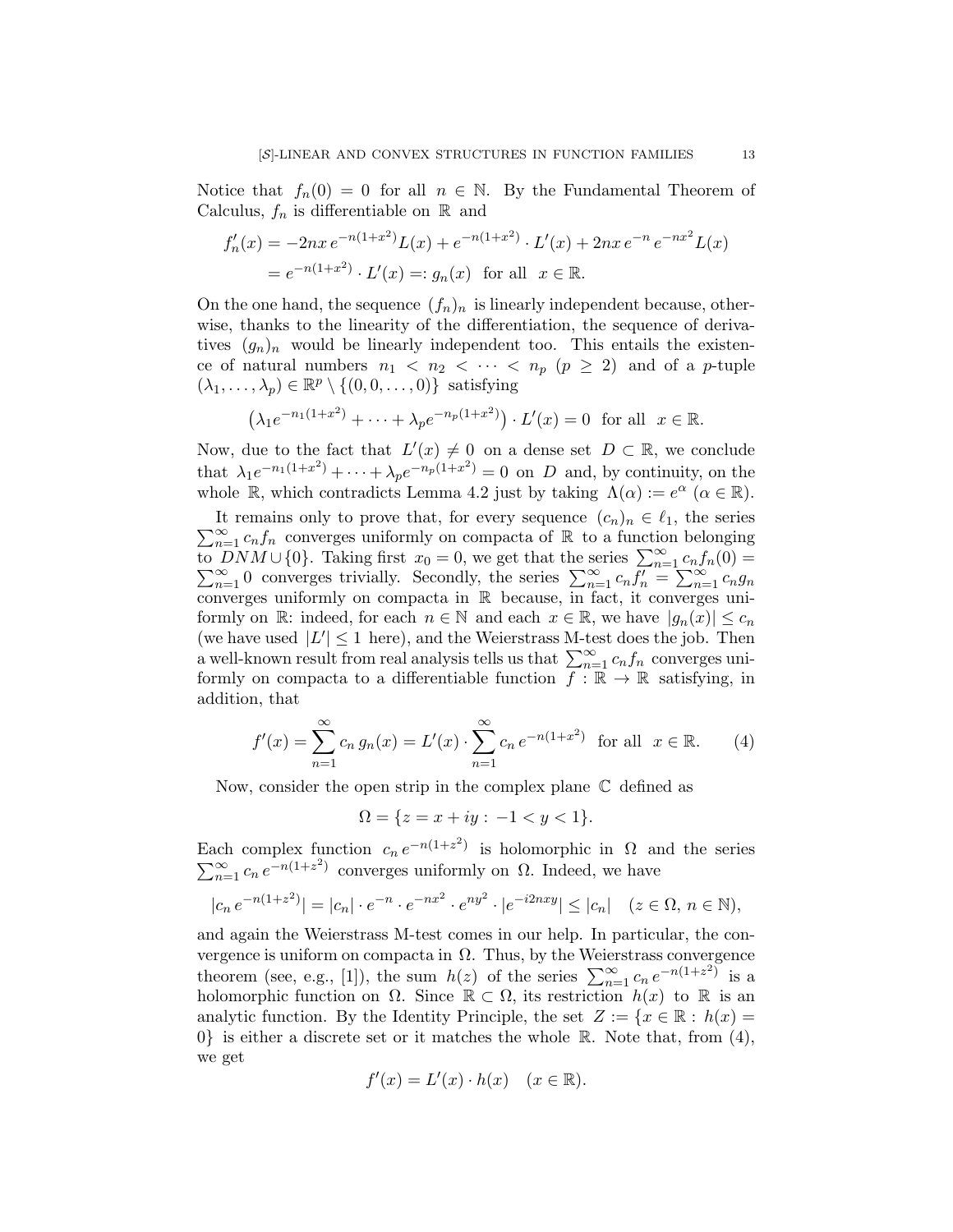If  $Z = \mathbb{R}$  then  $f' = 0$ , and so f is constant; in fact, we have  $f(x) =$  $f(0) = 0$  because  $L(0) = 0$ . Then  $f \in DNM \cup \{0\}$  in this case. Finally, assume that  $Z$  is discrete, that is, it lacks accumulation points in  $\mathbb{R}$ . Fix an interval  $(a, b) \subset \mathbb{R}$ . Take any  $x_0$  from the nonempty open set  $(a, b) \setminus Z$ . Then  $h(x_0) \neq 0$  and, by continuity, there is an open interval J such that  $x_0 \in J \subset (a, b), h$  lacks zeros in J and  $sign(h(x)) = sign(h(x_0))$  on J. But, by density,  $J \cap \{x \in \mathbb{R} : L'(x) > 0\} \neq \emptyset \neq J \cap \{x \in \mathbb{R} : L'(x) < 0\}.$ Hence there are points  $x_1, x_2 \in J$  with  $f'(x_1) = L'(x_1) \cdot h(x_1) < 0$  $L'(x_2) \cdot h(x_2) = f'(x_2)$ . We derive that f is not monotone on  $(a, b)$ . In other words,  $f \in DNM \subset DNM \cup \{0\}$ , as required.  $□$ 

Remark 4.4. By proceeding analogously to the first part of the last proof, we can obtain a shorter, more elementary proof of the  $c$ -lineability of the set DNM established in [24, Theorem 4.1]. Just consider the vector subspace M spanned by the functions

$$
f_{\alpha}: x \in \mathbb{R} \longrightarrow e^{\alpha x^2} \cdot L(x) - 2\alpha \cdot \int_0^x t e^{\alpha t^2} L(t) dt \in \mathbb{R} \quad (\alpha > 0)
$$

and prove that  $M \subset DNM \cup \{0\}$ . The details are left to the interested reader.

### 5. Convex lineability and dynamical systems

In this section we study convex lineability in the setting of continuous selfmaps of a compact interval  $[a, b] \subset \mathbb{R}$  exhibiting a special dynamical behavior. With no loss of generality, we can assume  $[a, b] = [0, 1]$ . Here, the natural vector space to which convex lineability is linked is the space of all continuous functions  $[0, 1] \rightarrow \mathbb{R}$ . Since the family of continuous selfmaps  $[0, 1] \rightarrow [0, 1]$  is a convex subset of it, it is natural to ask for the convex lineability of subsets of that family.

We need to define the following family of "tent" functions.

**Definition 5.1.** For each  $p \in \mathbb{N}$  with  $p \geq 2$ , we define the function  $T_p$ :  $[0, 1] \rightarrow [0, 1]$  (see Figure 1) as

$$
T_p(x) = \begin{cases} p\left(x - \frac{2k}{p}\right) & \text{if } x \in \left[\frac{2k}{p}, \frac{2k+1}{p}\right], \ k \in \mathbb{N}, \ 0 \le k \le \left[\frac{p-1}{2}\right], \\ -p\left(x - \frac{2k+2}{p}\right) & \text{if } x \in \left[\frac{2k+1}{p}, \frac{2k+2}{p}\right], \ k \in \mathbb{N}, \ 0 \le k \le \left[\frac{p-2}{2}\right], \end{cases}
$$

where  $\alpha$  denotes the integer part of  $\alpha$ .

We also need to introduce the following definitions (see, e.g., [26]). Recall that a topological dynamical system is a pair  $(X, f)$  where X is a topological space and  $f: X \to X$  is a continuous selfmap. For each  $N \in \mathbb{N}$ , we denote  $f^N=f\circ f\circ\cdots\circ f$ .

 $N \text{ times}$ 

**Definition 5.2.** Let  $(X, f)$  be a topological dynamical system. Then f is called: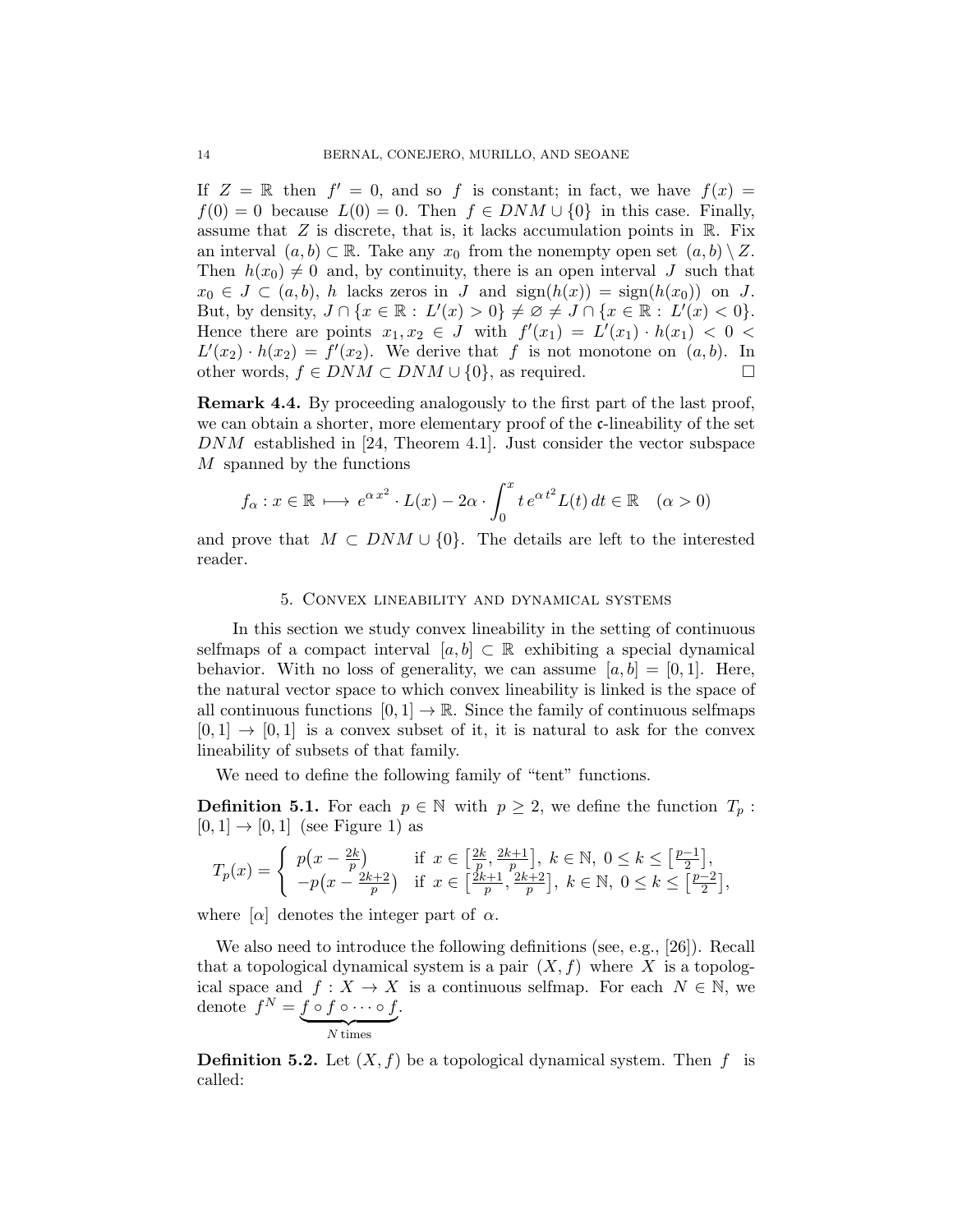• transitive if, for every pair of nonempty open subsets  $U, V$  in  $X$ , there exists  $N \in \mathbb{N}$  such that

$$
f^N(U) \cap V \neq \emptyset.
$$

- totally transitive if  $f^n$  is transitive for all  $n \in \mathbb{N}$ .
- topologically mixing if, for every pair of nonempty open subsets U, V in X, there exists  $N \in \mathbb{N}$  such that

$$
f^{n}(U) \cap V \neq \emptyset \quad \text{for all} \quad n \ge N.
$$

Observe that, according to the Birkhoff transitivity theorem (see, e.g., [26]), if X is a completely metrizable space (in particular, if  $X = [0,1]$ ) then transitivity is equivalent to the existence of a residual subset of points  $x_0 \in X$  having dense f-orbit  $\{f^n(x_0): n \in \mathbb{N}\}.$ 

We recall the following result stated in [37], that establishes the equivalence between the properties of being topologically mixing and being totally transitive for continuous interval maps.



FIGURE 1. Left to right:  $T_3$ ,  $T_9 = T_3^2$  and  $T_{27} = T_3^3$ .

**Theorem 5.3.** Let  $f : [0,1] \rightarrow [0,1]$  be a continuous selfmap. Then the following are equivalent:

- (i) f is transitive and has a periodic point of odd period different from 1.
- (ii)  $f^2$  is transitive.
- (iii)  $f$  is totally transitive.
- (iv) f is topologically mixing.
- (v) For every  $\varepsilon \in (0, 1/2)$  and every non-degenerate interval  $J \subset [0, 1]$ , there exists  $N \in \mathbb{N}$  such that  $f^{n}(J) \supset [\varepsilon, 1-\varepsilon]$  for all  $n \ge N$ .

It is a well known result that every  $T_p$  is topologically mixing as it was stated in [37, Example 2.13]. Our main result in this section (Theorem 5.4 below) shows that one can, in fact, achieve to preserve some properties linked to chaotic behavior under both composition and convex combinations. It is easy to see that  $T_p^m = T_{p^m}$  for all  $m \in \mathbb{N}$ , where, as said before, we have denoted  $T_p^n = T_p \circ \cdots \circ T_p$ .

$$
\overbrace{n \, \mathrm{times}}
$$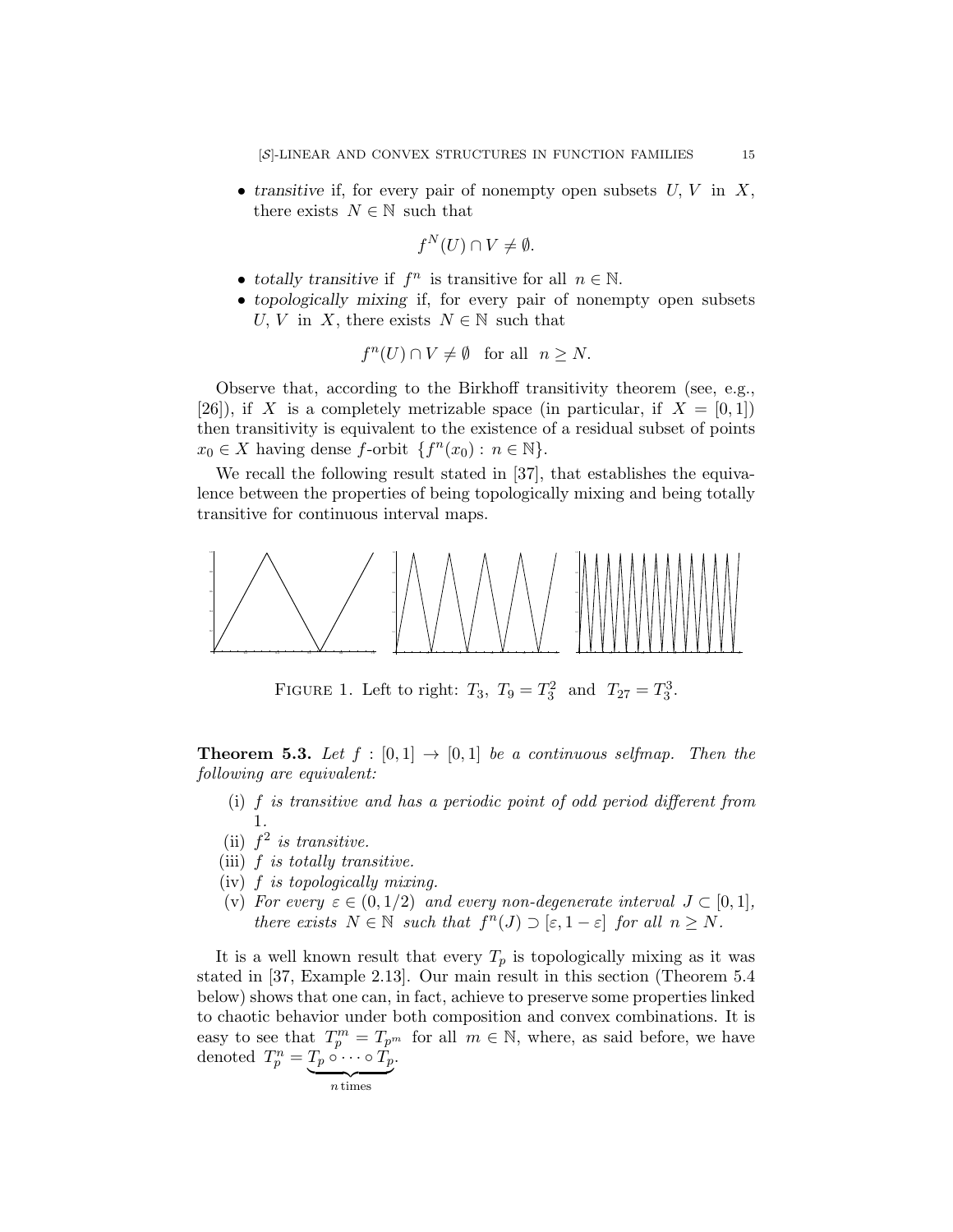If A is a subset of a vector space, we denote by  $\text{conv}^*(A)$  the strict convex hull of A, that is,

conv<sup>\*</sup>
$$
(A) = \left\{ \sum_{i=1}^{n} \lambda_i x_i : x_i \in A, \lambda_i \in (0,1), \sum_{i=1}^{n} \lambda_i = 1, n \in \mathbb{N} \right\}.
$$

**Theorem 5.4.** (a) Let  $p \in \mathbb{N}$  be an odd number with  $p \geq 3$ . Then each member of the set  $\text{conv}(\lbrace T_p^n : n \in \mathbb{N} \rbrace)$  is topologically mixing.

(b) The set

$$
\{f : [0,1] \longrightarrow [0,1] : f \text{ is topologically mixing } \}
$$

is convex lineable.

*Proof.* (a) Assume that p is an odd positive integer with  $p \geq 3$ . Let us define  $f_n : [0,1] \to [0,1]$  by

$$
f_n := T_p^n = T_{p^n} \quad (n \in \mathbb{N}).
$$

We obviously have  $f_n \circ f_m = f_{n+m}$  for any  $n, m \in \mathbb{N}$ . As  $f_1 = T_p$  is totally transitive, so is every  $f_n$  and therefore any composition of finitely many elements in  $\{f_n\}_{n\in\mathbb{N}}$  is totally transitive or, equivalently, topologically mixing (Theorem 5.3).

We aim to show that any finite convex combination of functions in  $\{f_n\}_{n\in\mathbb{N}}$ is topologically mixing. In fact, since each  $f_n$  is itself topologically mixing, it suffices to consider strict convex combination of such functions. First, note that since we picked  $p \in \mathbb{N}$  odd, both 0 and 1 are fixed points for every function in  $\{f_n\}_{n\in\mathbb{N}}$ . This ensures the necessary condition that any convex combination of these functions maps  $[0, 1]$  *onto*  $[0, 1]$  and not on some strictly smaller interval.

Let us pick  $g \in \text{conv}^*(\{f_n\}_{n\in\mathbb{N}})$ , so that there are finitely many reals  $\lambda_1, \ldots, \lambda_m \in (0,1)$  as well as natural numbers  $n_1 < n_2 < \cdots < n_m$  such that

$$
\sum_{i=1}^{m} \lambda_i = 1
$$

and

$$
g = \sum_{i=1}^{m} \lambda_i f_{n_i}.
$$

Set  $\nu := n_1$ . It follows from the construction that, for any interval  $I_{p^{\nu}}^k$  of the form

$$
I_{p^{\nu}}^{k} = \left[\frac{k}{p^{\nu}}, \frac{k+1}{p^{\nu}}\right] \quad (k \in \{0, \dots, p^{\nu} - 1\}),
$$

we have

$$
f_m(I_{p^{\nu}}^k) = [0,1] \text{ for all } m \ge \nu.
$$

Specifically, either  $f_m\left(\frac{k}{p^l}\right)$  $\left(\frac{k}{p^{\nu}}\right) = 0$  and  $f_m\left(\frac{k+1}{p^{\nu}}\right)$  $\left(\frac{p+1}{p^{\nu}}\right)=1$  for all  $m\geq \nu$  (as both 0 and 1 are fixed points of  $f_1$ ) or vice versa. Then  $g\left(\frac{k}{p^k}\right)$  $\left(\frac{k}{p^{\nu}}\right) = 0$  and  $g\left(\frac{k+1}{p^{\nu}}\right)$  $\frac{c+1}{p^{\nu}})=1$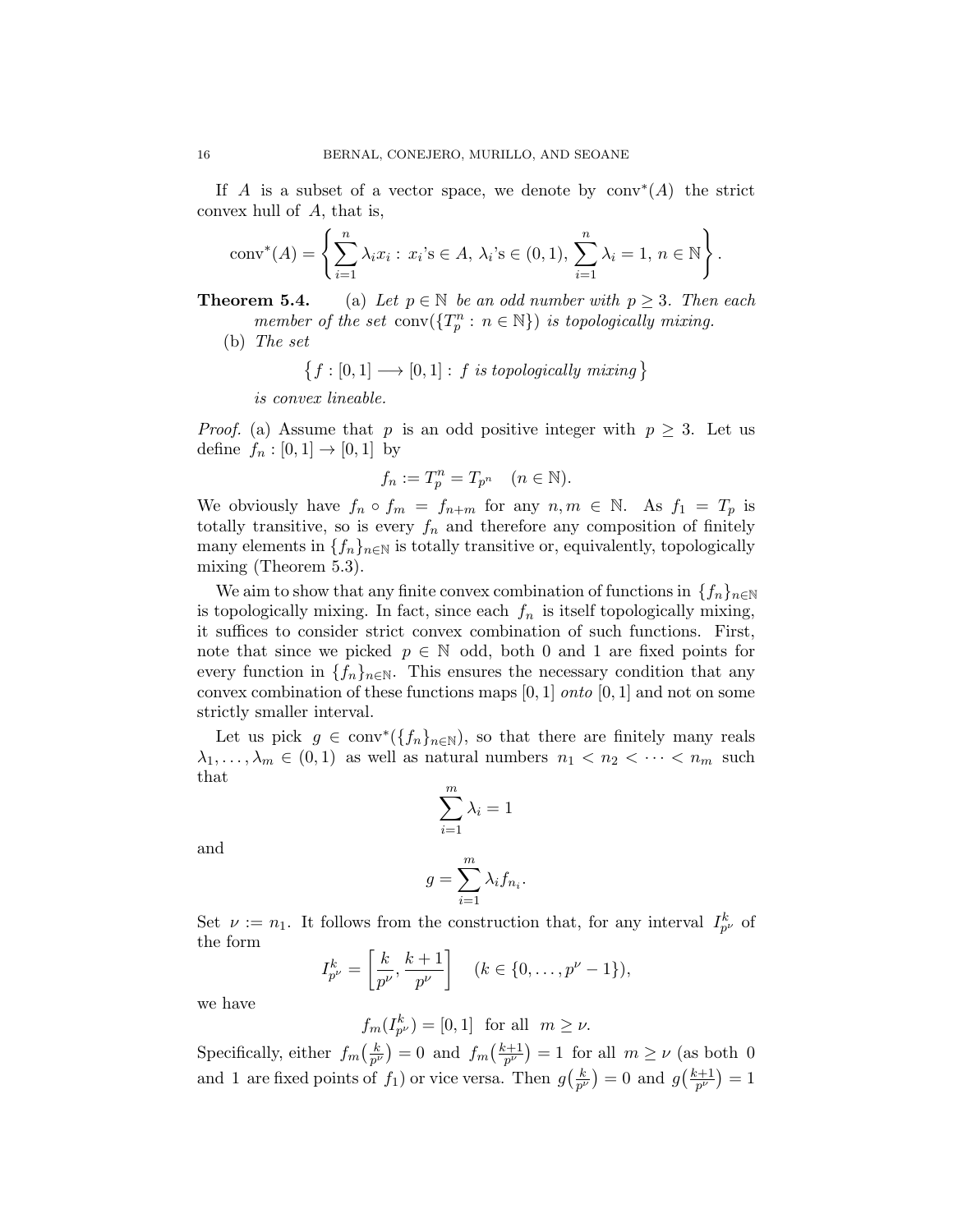or vice versa. In any case,  $g(I_{p^{\nu}}^k) = [0,1]$  for every  $k \in \{0,\ldots,p^{\nu}-1\}.$ Applying the same argument to  $g^N = g \circ g \circ \cdots \circ g$  (N times), we get that

$$
g^N(I_{p^{N\nu}}^k)=[0,1]
$$

for every  $k \in \{0, \ldots, p^{N\nu} - 1\}$ . Now, given a non-degenerate interval  $J \subset$ [0, 1], we can find  $N \in \mathbb{N}$  and  $k \in \{0, \ldots, p^{N\nu} - 1\}$  such that  $I_{p^{N\nu}}^k \subset J$  and therefore we have

$$
g^{n}(J) \supset g^{n}(I_{p^{N\nu}}^k) \supset g^{N}(I_{p^{N\nu}}^k) = [0,1]
$$

for every  $n \geq N$ . This implies, trivially, that  $g^{n}(J) \supset [\varepsilon, 1-\varepsilon]$  for all  $\varepsilon \in$  $(0, 1/2)$  and all  $n \geq N$ . Consequently, q is topologically mixing according to Theorem 5.3.

(b) According to part (a), we have

$$
conv(\lbrace T_3^n : n \in \mathbb{N} \rbrace) \subset \lbrace f : [0,1] \to [0,1] : f \text{ is topologically mixing} \rbrace.
$$

Thus, it is enough to show that the functions  $T_3^n$   $(n = 1, 2, ...)$  are linearly independent. Assume, by way of contradiction, that this system  $\{T_3^n\}$  $T_{3^n}$ <sub> $n\geq 1$ </sub> is linearly dependent. Then there are  $n \in \mathbb{N}$  and  $c_1, \ldots, c_n \in \mathbb{R}$ satisfying  $T_{3^{n+1}} = \sum_{i=1}^{n} c_i T_{3^i}$ . For each  $i \in \{1, 2, ..., n+1\}$ , consider the set  $N_i := \{x \in (0,1) : T_{3^i}$  is not differentiable}, that is,  $N_i = \{k/3^i : k =$  $1, 2, \ldots, 3^{i}-1$ , whose cardinality is  $3^{i}-1$ . But  $N_1 \subset N_2 \subset \cdots \subset N_n$ . By the linearity of differentiability, there are at most  $3<sup>n</sup> - 1$  points of  $(0, 1)$  in which  $\sum_{i=1}^{n} c_i T_{3^i} (= T_{3^{n+1}})$  is not differentiable. This is absurd, because  $3^{n}-1 \leq 3^{n+1}-1 = \text{card}(N_{n+1})$ . This concludes the proof.

However, the property of being topologically mixing does not hold when considering convex combinations of different maps  $T_{p_i}$  with  $p_i$  prime. This will be the content of our final result (Theorem 5.6). We first need the following auxiliary result, whose proof can be seen in [37, Proposition 2.34].

**Lemma 5.5.** Let  $f : [0,1] \rightarrow [0,1]$  be a topologically mixing continuous selfmap. If f is piecewise monotone or  $C<sup>1</sup>$  then f is locally eventually onto, that is, given  $\varepsilon > 0$ , there is  $N = N(\varepsilon) \in \mathbb{N}$  such that, for any open subinterval  $J \subset [0,1]$  with  $\text{diam}(J) \geq \varepsilon$  and any  $n \geq N$ , we have  $f^{n}(J) = [0, 1].$ 

Theorem 5.6. There are no topologically mixing maps in the set conv<sup>\*</sup>( $\{T_p: p \text{ is prime}\}$ ).

*Proof.* Let  $g \in \text{conv}^*(\{T_p : p \text{ is prime}\})$ . Then there are finitely many prime numbers  $p_1 < p_2 < \cdots < p_N$  as well as scalars  $\alpha_1, \ldots, \alpha_N \in (0,1)$  such that  $\sum_{i=1}^{N} \alpha_i = 1$  and  $g = \sum_{i=1}^{n} \alpha_i T_{p_i}$ . Note that  $N \geq 2$ . It is then clear that  $g$  is a piecewise monotone map. According to Lemma 5.5, in order to prove that g cannot be topologically mixing it is enough to show that g is not locally eventually onto.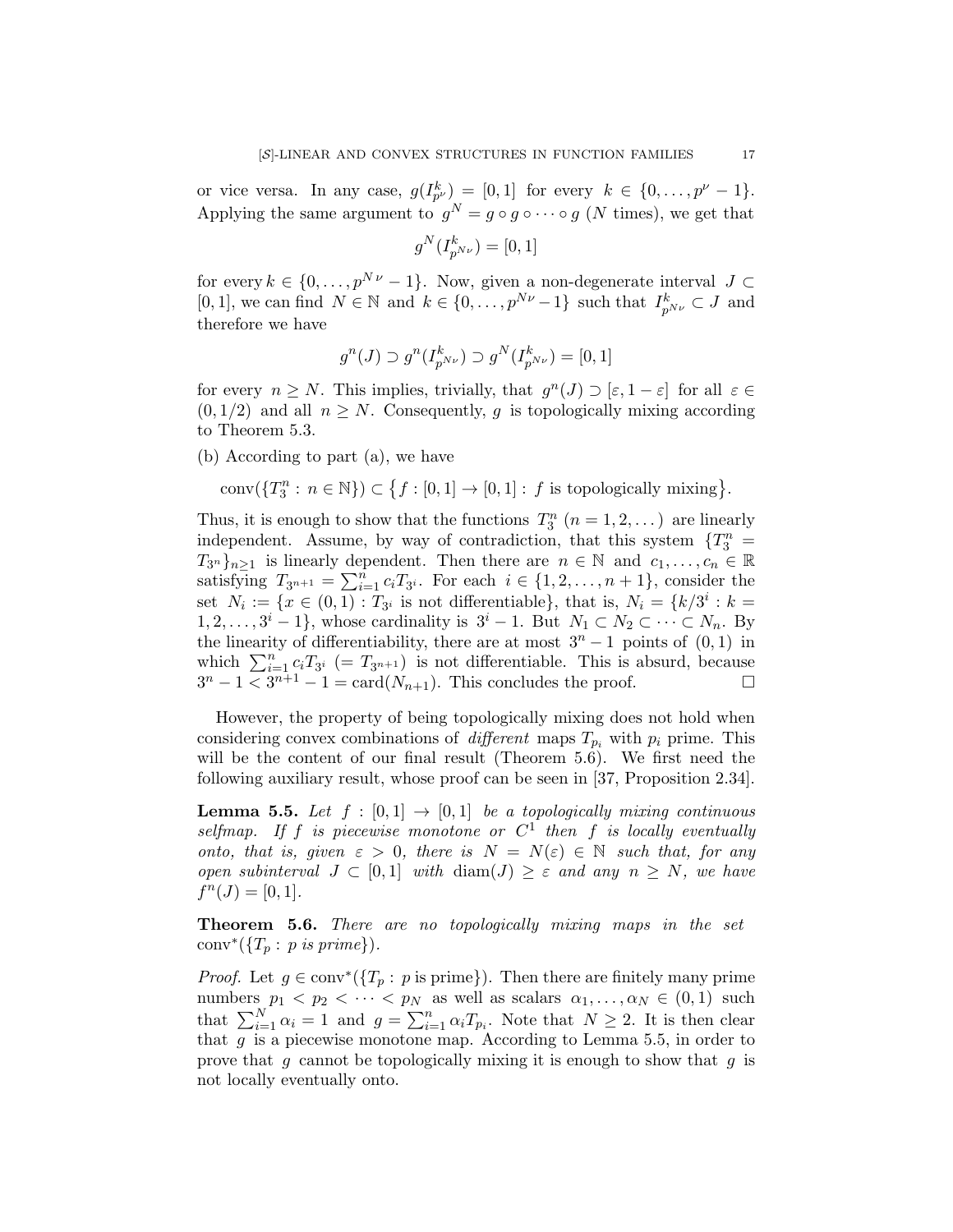Let us prove first that neither  $0$  nor  $1$  are in the image of  $(0, 1)$  under g. Proceeding by way of contradiction, assume the existence of a point  $x_0 \in (0,1)$  such that  $g(x_0) = 0$ , that is,

$$
\alpha_1 T_{p_1}(x_0) + \cdots + \alpha_N T_{p_N}(x_0) = 0.
$$

Since  $\alpha_i > 0$  and  $T_{p_i} \geq 0$  for all i, the last equality is possible only if  $T_{p_i}(x_0) = 0$  for all *i*. This is absurd because, the  $p_i$ 's being prime, the subsets of  $(0, 1)$  where the  $T_{p_i}$ 's vanish are mutually disjoint. A similar reasoning (using  $\alpha_i < 1$  and  $T_{p_i} \le 1$  this time) shows that a point  $x_0 \in$  $(0, 1)$  satisfying  $g(x_0) = 1$  cannot exist. Thus,  $g((0, 1)) \subset (0, 1)$ . Since  $g$  is continuous, we obtain that if  $J$  is a closed interval contained in  $(0, 1)$ then  $g(J)$  is also a closed interval contained in  $(0, 1)$ . But  $g^2(J) = g(g(J))$ , so that  $g^2(J)$  is also a closed interval contained in  $(0, 1)$ . This procedure can be recursively continued, so as to show that, for every closed interval  $J \subset (0,1)$  and every  $n \in \mathbb{N}$ , we have  $g^{n}(J) \subset (0,1)$  and, in particular,  $g^{n}(J) \neq [0, 1]$ . Thus, g is not locally eventually onto, as required.

Remark 5.7. With the same proof, we obtain in fact the following more general result: If  $A \subset \mathbb{N}$  is a set with card $(A) \geq 2$  consisting of mutually coprime numbers, then there are no topologically mixing maps in the set conv<sup>\*</sup>({ $T_p: p \in A$ }).

Acknowledgements. The first author has been supported by the Plan Andaluz de Investigación de la Junta de Andalucía FQM-127 Grant P08-FQM-03543 and by MEC grant MTM2015-65242-C2-1-P. The second and third authors have been supported by MEC, grant MTM2016-75963-P. The third author has been supported by grant GVA/2018/110. The fourth author has been supported by grant MTM2015-65825-P.

#### **REFERENCES**

- [1] L. V. Ahlfors, Complex Analysis, 3rd ed., McGraw-Hill, London, 1979.
- [2] R. M. Aron, L. Bernal-González, D. M. Pellegrino, and J. B. Seoane-Sepúlveda,  $Li$ neability: the search for linearity in mathematics, Monographs and Research Notes in Mathematics, CRC Press, Boca Raton, FL, 2016.
- [3] R. Aron, D. García, and M. Maestre, *Linearity in non-linear problems*, RACSAM. Rev. R. Acad. Cienc. Exactas Fís. Nat. Ser. A Mat. 95 (2001), no. 1, 7-12.
- [4] R. M. Aron, F. J. García-Pacheco, D. Pérez-García, and J. B. Seoane-Sepúlveda,  $On$ dense-lineability of sets of functions on  $\mathbb{R}$ , Topology 48 (2009), no. 2–4, 149–156.
- [5] R. M. Aron, V. I. Gurariy, and J. B. Seoane-Sepúlveda, *Lineability and spaceability* of sets of functions on  $\mathbb{R}$ , Proc. Amer. Math. Soc. 133 (2005), no. 3, 795–803.
- [6] F. Bastin, J. A. Conejero, C. Esser, and J. B. Seoane-Sepúlveda, Algebrability and nowhere Gevrey differentiability, Israel J. Math. **205** (2015), no. 1, 127–143, DOI 10.1007/s11856-014-1104-1.
- [7] F. Bayart and L. Quarta, Algebras in sets of queer functions, Israel J. Math. 158 (2007), no. 1, 285–296.
- [8] F. Bayart and S. Grivaux, Frequently hypercyclic operators, Trans. Amer. Math. Soc. 358 (2006), no. 11, 5083–5117, DOI 10.1090/S0002-9947-06-04019-0.
- [9] F. Bayart and E. Matheron, Dynamics of Linear Operators, Cambridge University Press, 2009. Cambridge Tracts in Mathematics.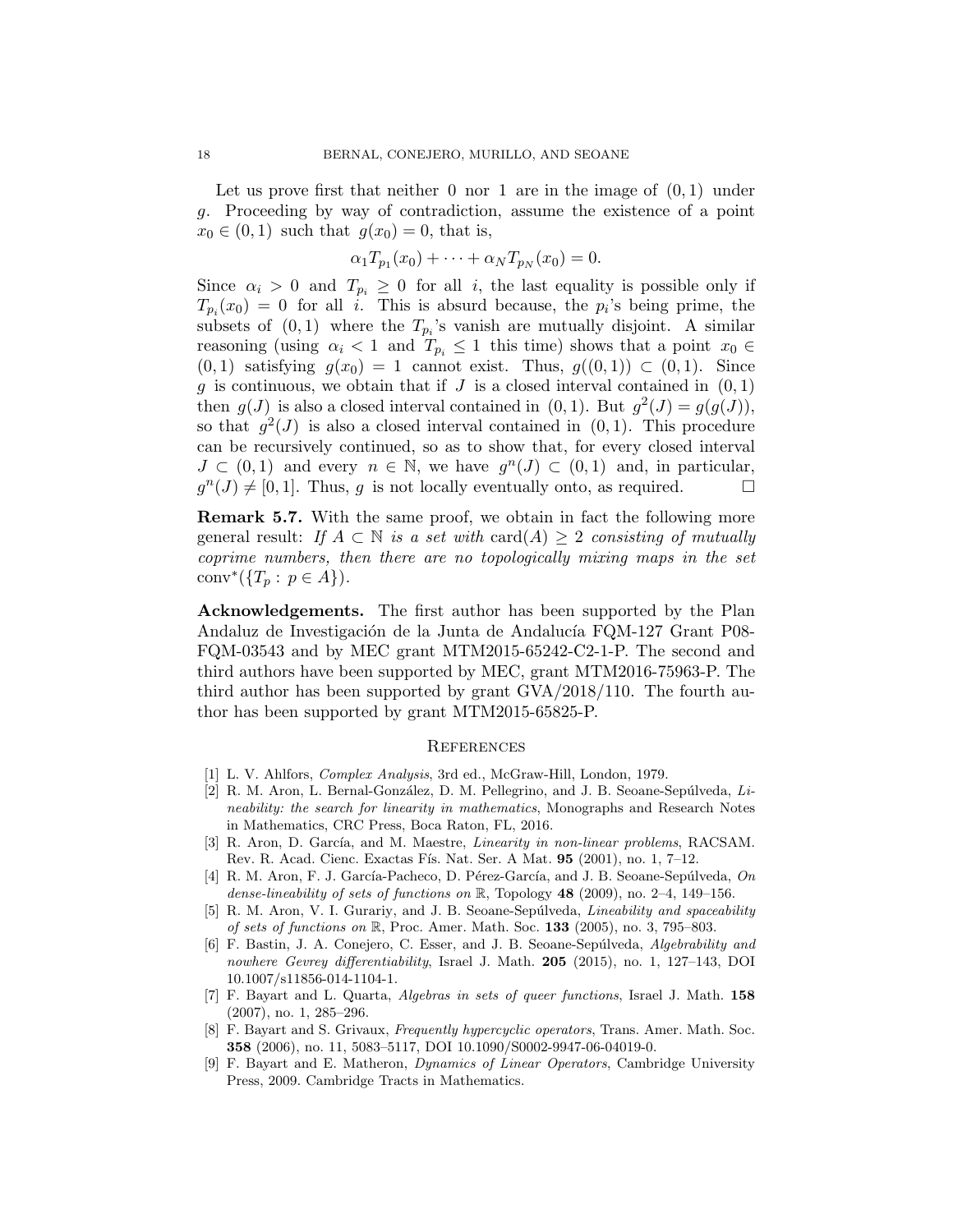- [10] L. Bernal-González, Universal images of universal elements, Studia Math. 138 (2000), no. 3, 241–250.
- [11] L. Bernal-González and A. Montes-Rodríguez, Universal functions for composition operators, Complex Variables Theory Appl. 27 (1995), no. 1, 47–56.
- [12] Non-finite dimensional closed vector spaces of universal functions for composition operators, J. Approx. Theory 82 (1995), no. 3, 375–391.
- [13] L. Bernal-González and M. Ordóñez Cabrera, Lineability criteria, with applications, J. Funct. Anal. 266 (2014), no. 6, 3997–4025, DOI 10.1016/j.jfa.2013.11.014.
- [14] L. Bernal-González, D. Pellegrino, and J. B. Seoane-Sepúlveda, Linear subsets of nonlinear sets in topological vector spaces, Bull. Amer. Math. Soc.  $(N.S.)$  51 (2014), no. 1, 71–130, DOI 10.1090/S0273-0979-2013-01421-6.
- $[15]$  G. D. Birkhoff, *Démonstration d'un théorème élémentaire sur les fonctions entières*, C. R. Acad. Sci. Paris 189 (1929), 473–475.
- [16] D. Cariello and J. B. Seoane-Sepúlveda, *Basic sequences and spaceability in*  $\ell_p$  *spaces*, J. Funct. Anal. 266 (2014), no. 6, 3797–3814, DOI 10.1016/j.jfa.2013.12.011.
- [17] K. C. Ciesielski, D. L. Rodríguez-Vidanes, and J. B. Seoane-Sepúlveda, Algebras of measurable extendable functions of maximal cardinality, Linear Algebra Appl. 565 (2019), 258–266, DOI 10.1016/j.laa.2018.12.017.
- [18] K. C. Ciesielski and J. B. Seoane-Sepúlveda, *Differentiability versus continuity: Re*striction and extension theorems and monstrous examples, Bull. Amer. Math. Soc. (N.S.) 56 (2019), DOI 10.1090/bull/1635.
- [19] J. B. Conway, Functions of one complex variable, Springer-Verlag, New York, 1986.
- [20] J. Diestel, Sequences and series in Banach spaces, Graduate Texts in Mathematics, vol. 92, Springer-Verlag, New York, 1984.
- [21] H. R. Dowson, Spectral Theory of Linear Operators, Academic Press, London, 1978.
- [22] P. H. Enflo, V. I. Gurariy, and J. B. Seoane-Sepúlveda, Some results and open questions on spaceability in function spaces, Trans. Amer. Math. Soc. 366 (2014), no. 2, 611–625, DOI 10.1090/S0002-9947-2013-05747-9.
- [23] V. V. Fávaro, D. Pellegrino, and D. Tomaz, Lineability and spaceability: A new approach, arXiv:1809.02132 [math.FA].
- [24] J. L. Gámez-Merino, G. A. Muñoz-Fernández, V. M. Sánchez, and J. B. Seoane-Sepúlveda, Sierpiński-Zygmund functions and other problems on lineability, Proc. Amer. Math. Soc. 138 (2010), no. 11, 3863–3876.
- [25] G. Godefroy and J. H. Shapiro, Operators with dense, invariant, cyclic vector manifolds, J. Funct. Anal. 98 (1991), no. 2, 229–269, DOI 10.1016/0022-1236(91)90078-J.
- [26] K.-G. Grosse-Erdmann and A. Peris, Linear Chaos, Springer, London, 2011.
- [27] V. I. Gurariı̆, Subspaces and bases in spaces of continuous functions, Dokl. Akad. Nauk SSSR 167 (1966), 971–973 (Russian).
- [28] V. I. Gurariy and L. Quarta, On lineability of sets of continuous functions, J. Math. Anal. Appl. 294 (2004), no. 1, 62–72.
- [29] Y. Katznelson and K. Stromberg, Everywhere differentiable, nowhere monotone, functions, Amer. Math. Monthly 81 (1974), no. 4, 349–354.
- [30] B. Levine and D. Milman, On linear sets in space C consisting of functions of bounded variation, Comm. Inst. Sci. Math. Méc. Univ. Kharkoff [Zapiski Inst. Mat. Mech.] (4) 16 (1940), 102–105 (Russian).
- [31] F. Martínez-Giménez and A. Peris, Chaos for backward shift operators, Internat. J. Bifur. Chaos Appl. Sci. Engrg. 12 (2002), no. 8, 1703–1715, DOI 10.1142/S0218127402005418.
- [32] G. R. MacLane, Sequences of derivatives and normal families, J. Analyse Math. 2 (1952), 72–87, DOI 10.1007/BF02786968.
- [33] R. Meise and D. Vogt, Introduction to Functional Analysis, Oxford University Press, NewYork, 1997.
- [34] Q. Menet, *Hypercyclic subspaces and weighted shifts*, Adv. Math. **255** (2014), 305–337.